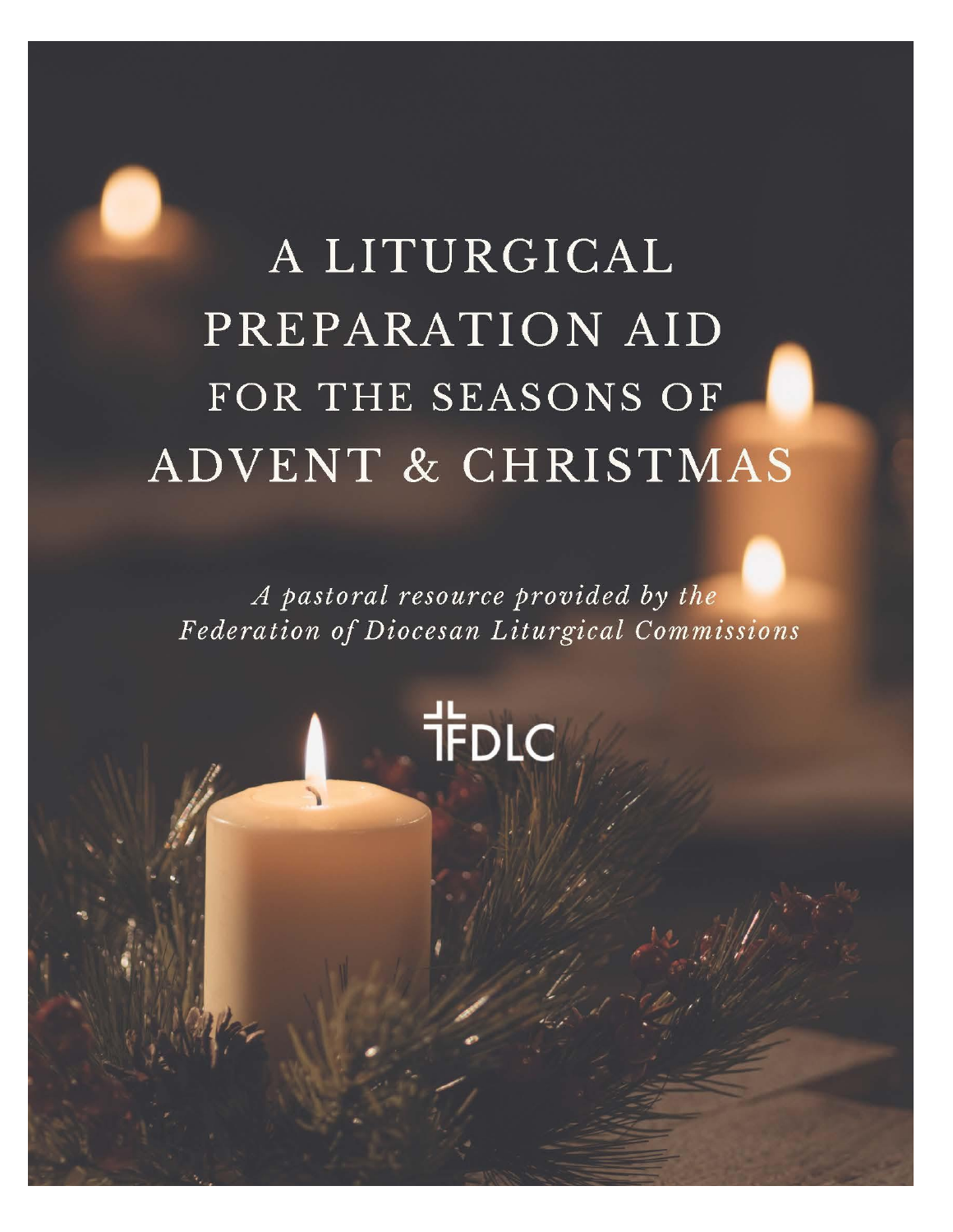# **A LITURGY PREPARATION AID FOR THE SEASONS OF ADVENT AND CHRISTMAS 2021 - 2022 YEAR C**

# ❖ **CONTENTS** ❖

| <b>Select Passages from Fratelli Tutti</b>                 |    |
|------------------------------------------------------------|----|
| <b>Rite of Reconciliation of Several Penitents</b>         |    |
| with Individual Confession and Absolution                  | 5  |
| <b>Readings</b>                                            | 16 |
| <b>Alternate Readings</b>                                  | 20 |
| <b>Sample Penances</b>                                     | 21 |
| <b>Music Suggestions</b>                                   | 22 |
| A Liturgical Calendar Advisory for the Season of Advent    | 24 |
| A Liturgical Calendar Advisory for the Season of Christmas | 25 |
| The Lectionary for Mass - Year C                           | 26 |
| The Nativity of Our Lord Jesus Christ                      | 29 |
| The Announcement of Easter and the Moveable Feasts         |    |
| (to be sung on the Solemnity of the Epiphany)              | 30 |
| About the Federation of Diocesan Liturgical Commissions    | 31 |

For additional information about the seasons of Advent and Christmas, you are invited to view the recorded webinars offered earlier this year by the FDLC.

> HISTORY & THEOLOGY OF THE LITURGICAL YEAR <https://vimeo.com/manage/videos/610836423>

> > ADVENT & CHRISTMAS <https://vimeo.com/manage/videos/610835252>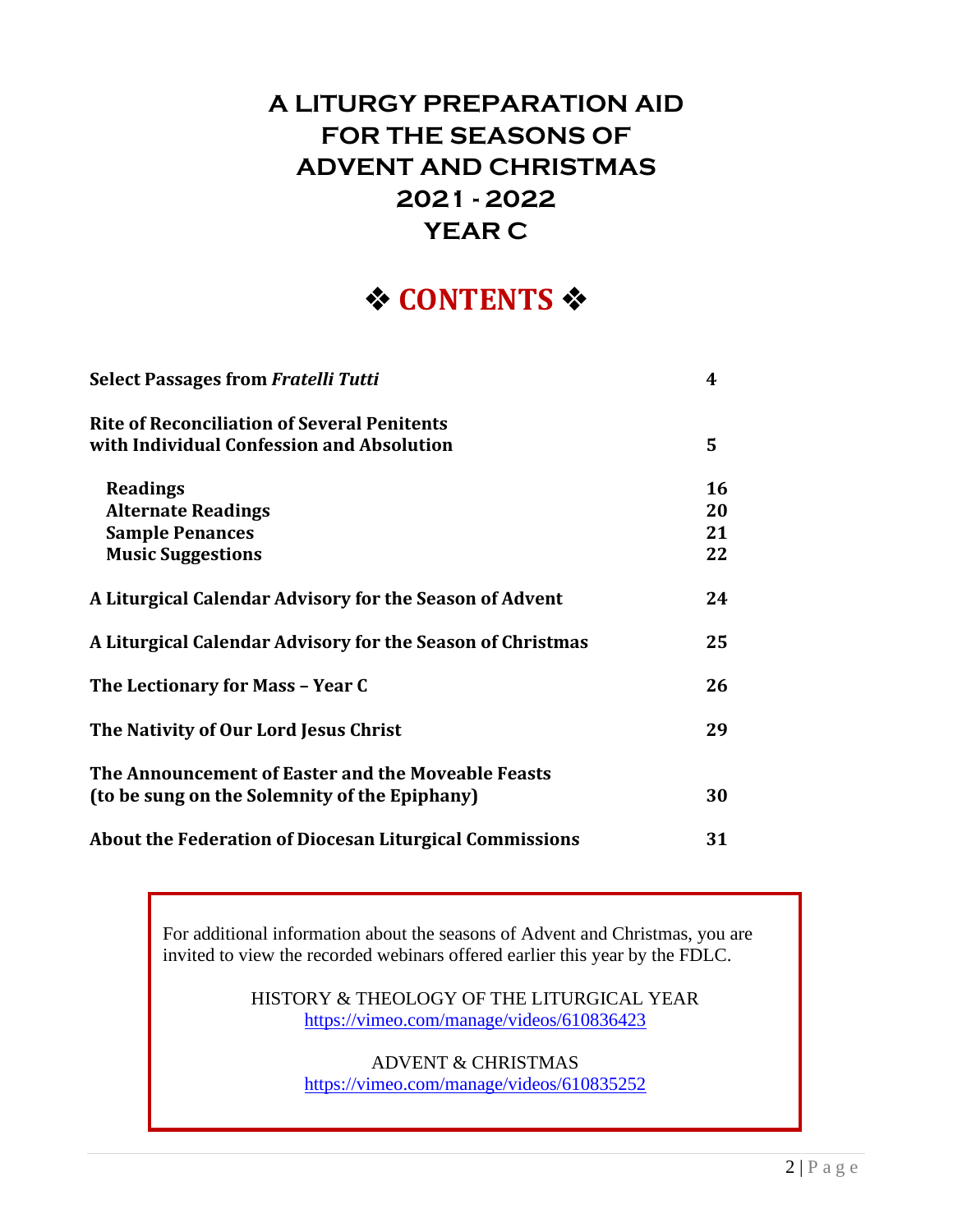

# **ACKNOWLEDGEMENTS**

Prepared by Rita A. Thiron, M.A. on behalf of the Federation of Diocesan Liturgical Commissions 415 Michigan Avenue NE, Suite 70 Washington, DC 20017

Excerpts from the *Lectionary for Mass for use in the Dioceses of the United States of America, second typical edition* © 2001, 1998, 1997, 1986, 1970 Confraternity of Christian Doctrine, Inc., Washington, DC. Used with permission. All rights reserved.

Examination of Conscience, Proclamation of the Birth of Christ, Proclamation of the Date of Epiphany, © 2010, 2001 United States Conference of Catholic Bishops, Washington, DC. Used with permission. All rights reserved.

The English translation of Psalm Responses from *Lectionary for Mass* © 1969, 1981, 1997, International Commission on English in the Liturgy Corporation (ICEL); excerpts from the English translation of *Rite of Penance* © 1974, ICEL; excerpts from the English translation of *The Roman Missal* © 2010, ICEL. All rights reserved.

Internal artwork by Steve Erspamer, *Clip Art for Year A, B, C* © Archdiocese of Chicago: Liturgy Training Publications, 1992, 1993, 1994, respectively. All rights reserved.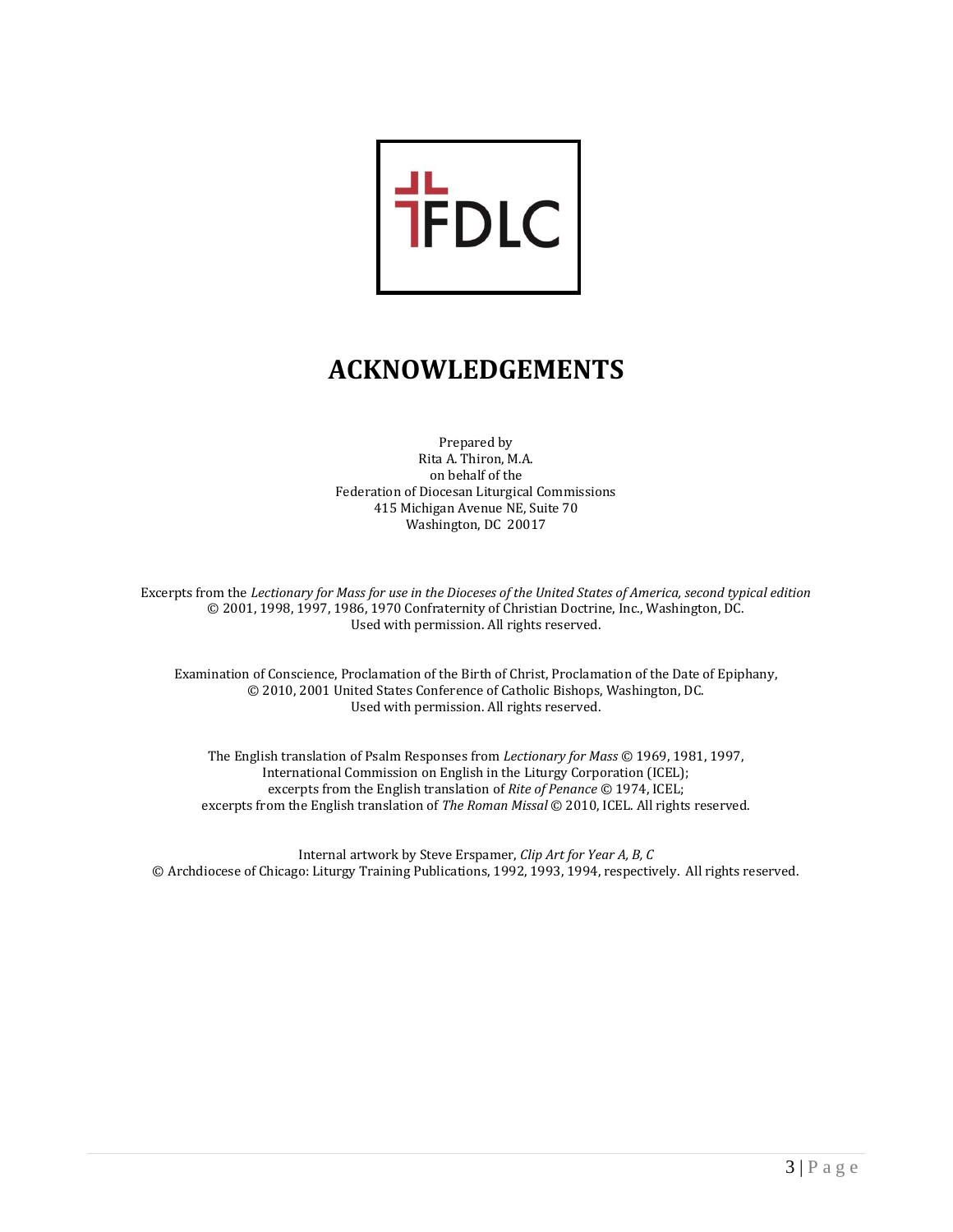#### On the Human Family: Excerpts from *Fratelli Tutti* Pope Francis October 3, 2020

©2020 Libreria Editrice Vaticana. Vatican City. All rights reserved

In today's world, the sense of belonging to a single human family is fading, and the dream of working together for justice and peace seems an outdated utopia. What reigns instead is a cool, comfortable and globalized indifference, born of deep disillusionment concealed behind a deceptive illusion: thinking that we are all-powerful, while failing to realize that we are all in the same boat. …Isolation and withdrawal into one's own interests are never the way to restore hope and bring about renewal. Rather, it is closeness; it is the culture of encounter. Isolation, no; closeness, yes. Culture clash, no; culture of encounter, yes" *(Fratelli tutti*, 30).

Technology is constantly advancing, yet "how wonderful it would be if the growth of scientific and technological innovation could come with more equality and social inclusion. How wonderful would it be, even as we discover faraway planets, to rediscover the needs of the brothers and sisters who orbit around us" (31)

True, a worldwide tragedy like the Covid-19 pandemic momentarily revived the sense that we are a global community, all in the same boat, where one person's problems are the problems of all. Once more we realized that no one is saved alone; we can only be saved together. As I said in those days, "the storm has exposed our vulnerability and uncovered those false and superfluous certainties around which we constructed our daily schedules, our projects, our habits and priorities… Amid this storm, the façade of those stereotypes with which we camouflaged our egos, always worrying about appearances, has fallen away, revealing once more the ineluctable and blessed awareness that we are part of one another, that we are brothers and sisters of one another"(32).

… The pain, uncertainty and fear, and the realization of our own limitations, brought on by the pandemic have only made it all the more urgent that we rethink our styles of life, our relationships, the organization of our societies and, above all, the meaning of our existence (33).

If everything is connected, it is hard to imagine that this global disaster is unrelated to our way of approaching reality, our claim to be absolute masters of our own lives and of all that exists. I do not want to speak of divine retribution, nor would it be sufficient to say that the harm we do to nature is itself the punishment for our offences. The world is itself crying out in rebellion… (34).

All too quickly, however, we forget the lessons of history, "the teacher of life". Once this health crisis passes, our worst response would be to plunge even more deeply into feverish consumerism and new forms of egotistic self-preservation. God willing, after all this, we will think no longer in terms of "them" and "those", but only "us". If only this may prove not to be just another tragedy of history from which we learned nothing. If only we might keep in mind all those elderly persons who died for lack of respirators, partly as a result of the dismantling, year after year, of healthcare systems. If only this immense sorrow may not prove useless, but enable us to take a step forward towards a new style of life. If only we might rediscover once for all that we need one another, and that in this way our human family can experience a rebirth, with all its faces, all its hands and all its voices, beyond the walls that we have erected (35).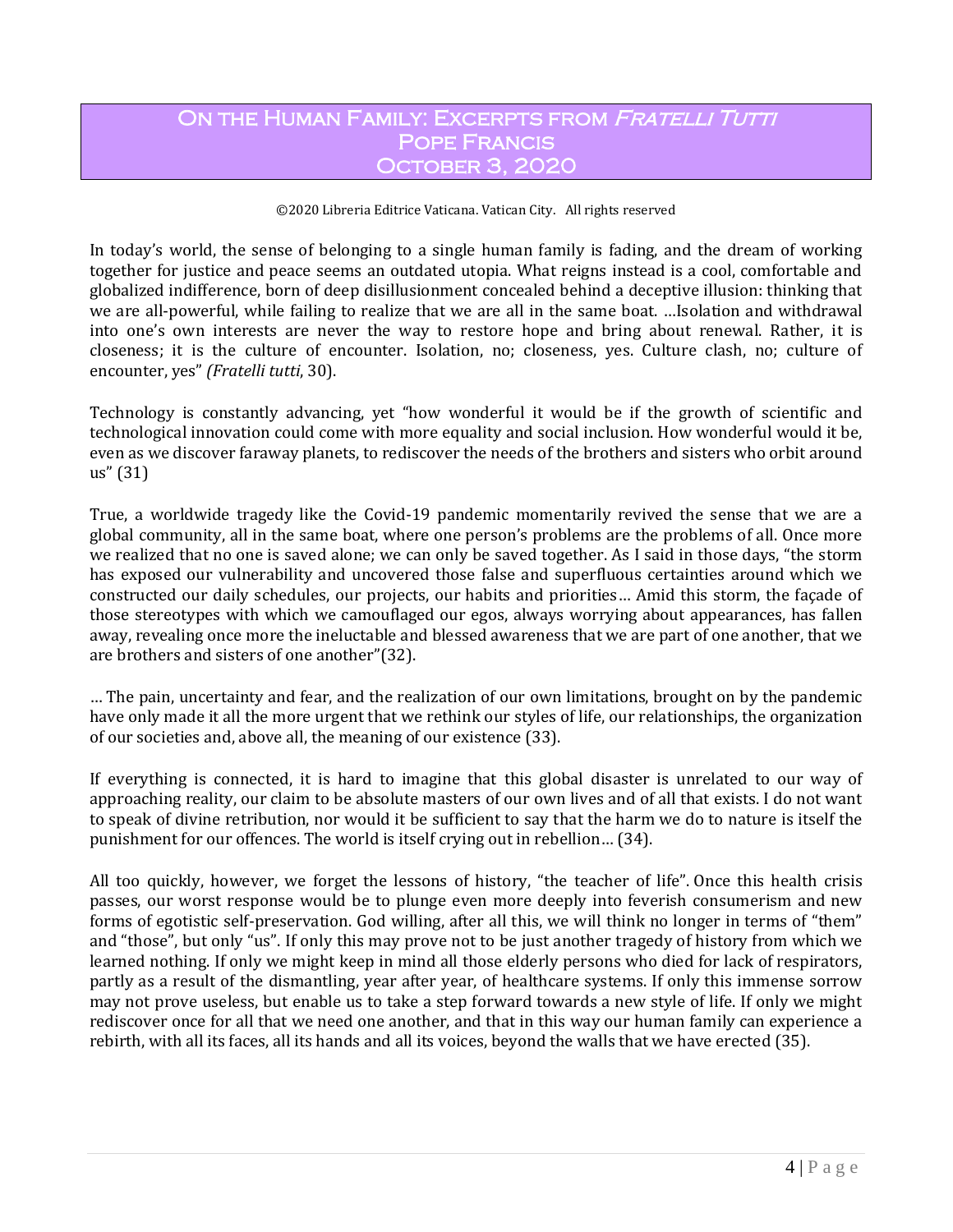# LORD, FORGIVE THE WRONG I HAVE DONE

#### A PENANCE SERVICE FOR ADVENT 2021

# **Rite of Reconciliation of Several Penitents with Individual Confession and Absolution**

**Introductory Rites Opening Hymn Greeting Introduction Opening Prayer**

#### **Celebration of the Word of God**

**First Reading Responsorial Psalm Second Reading Gospel Verse Gospel Homily Examination of Conscience**

#### **Rite of Reconciliation**

**General Confession of Sin Litany of Repentance Lord's Prayer Concluding Prayer Individual Confessions of Sin and Absolution Proclamation of Praise for God's Mercy Concluding Prayer of Thanksgiving**

**Concluding Rite Blessing Dismissal Closing Hymn**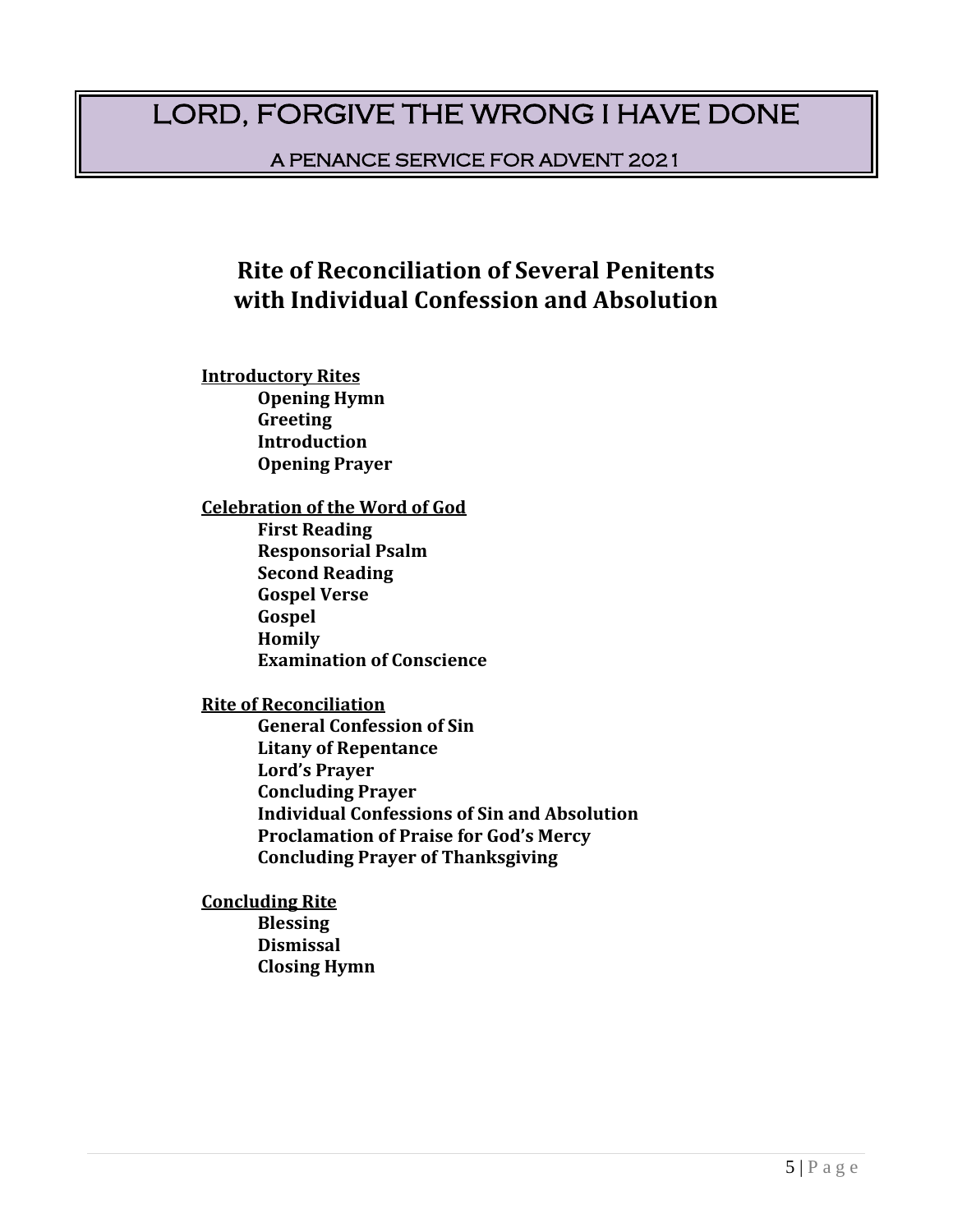Hospitality Ministers should be recruited to welcome the assembly as they arrive and to distribute worship aids.

At least two readers should be appointed to proclaim the reading(s), to read the Examination of Conscience, and to lead the Litany of Repentance. They are to be seated in the assembly.

A musician and cantor(s) should lead the assembly in song. Instrumental music may be played during individual confession. (A list of music suggestions are included herein.)

A Bible or Lectionary should be readied with the appropriate readings.

Lighting may be subdued. Candle(s) should be lit at the ambo. The appropriate number of candles may be lit on the Advent Wreath.

Stations for confessors should be prepared. Priests might stand or sit in isolated areas around the main body of the church to receive penitents. In this way, the communal nature of the rite is maintained. Candles may light these stations.

For the sake of simplicity, the presider alone or the presider and preacher could participate in the procession. Other priests could be seated in the sanctuary or in a reserved area before the liturgy begins.

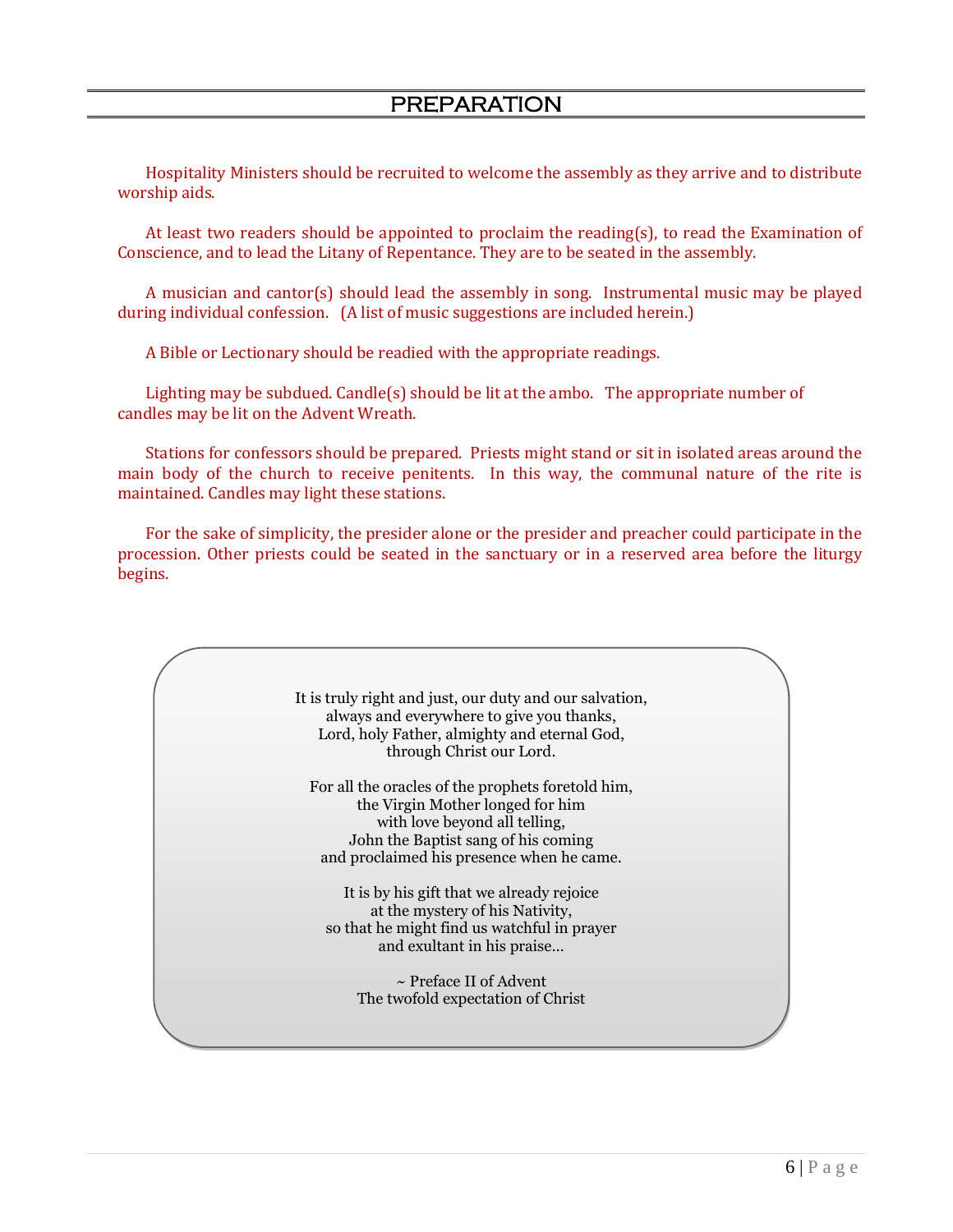**OPENING HYMN** *See suggestions herein*

#### **GREETING**

| Presider: | Grace, mercy, and peace be with you |
|-----------|-------------------------------------|
|           | from God the Father                 |
|           | and Christ Jesus our Savior.        |
|           |                                     |

**All: And with your spirit.**

#### **INTRODUCTION**

**Presider:** *In these or similar words...*

**Brothers and sisters,**

**We are drawn here tonight [today] because we recognize that we are sinners. In our thoughts, words, and deeds, we have failed to do what God expects of us. We come to ask God's forgiveness.** 

**We have sinned against God and against mankind. We rightly ask ourselves how our sins have impacted all our relationships -- with God, with those whom we love, with the entire human family, and with the earth, our common home.** 

**So let us pause our busy lives. Let us hear God's holy word and encounter God in his sacrament of reconciliation.** 

**And may we, his disciples, share his love and mercy with a world in need of it.**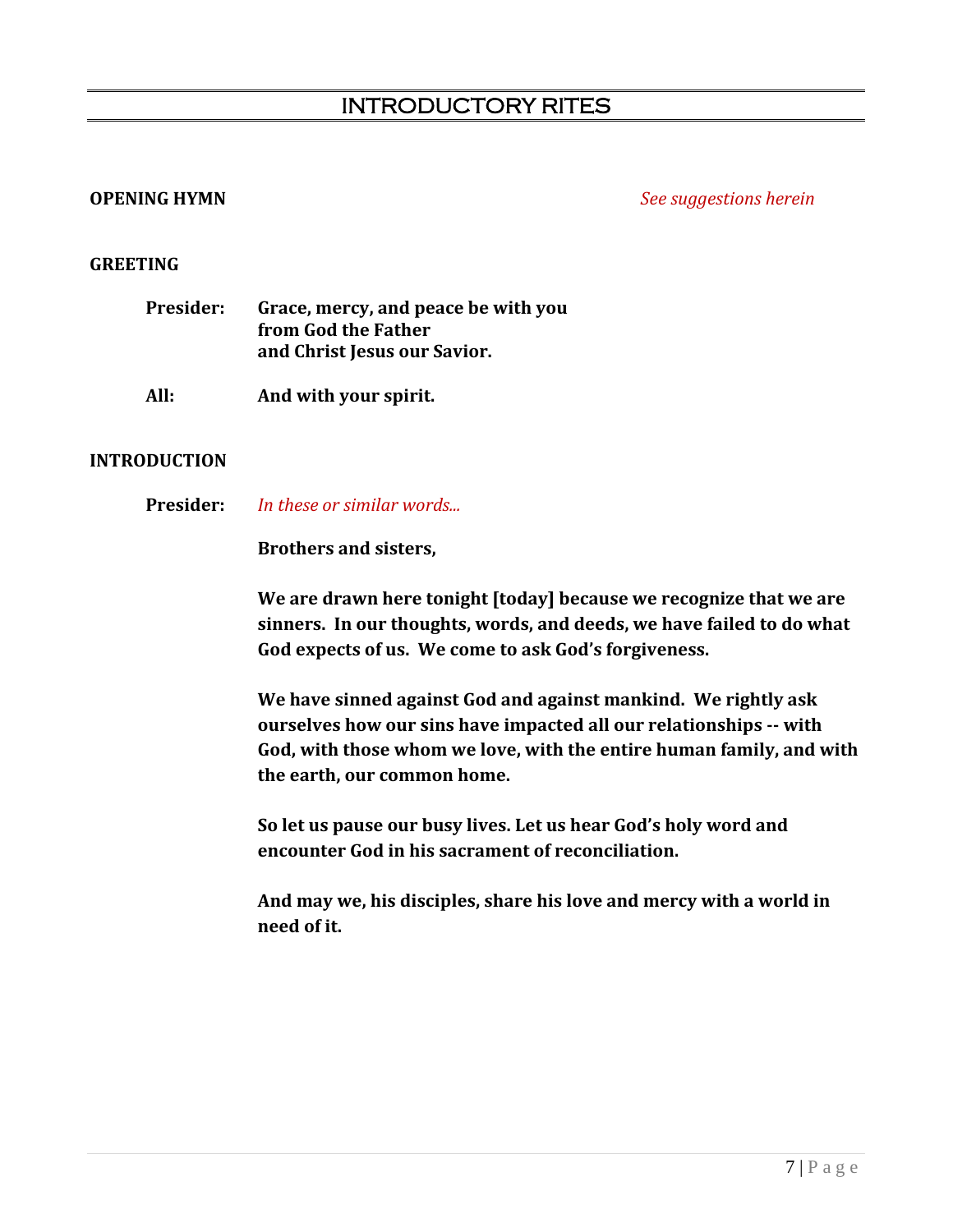#### **OPENING PRAYER**

**Presider: My brothers and sisters, We look forward to celebrating the mystery of Christ's coming on the feast of Christmas. Let us pray that when he comes again, he may find us awake and ready to receive him.** 

#### *Silent prayer*

**Almighty and merciful God, you have brought us together in the name of your Son to receive your mercy and grace in our time of need. Open our eyes to see the evil we have done. Touch our hearts and convert us to yourself. Where sin has divided and scattered, may your love make us one again; where sin has brought weakness, may your power heal and strengthen; where sin has brought death, may your Spirit raise us to new life.** 

**Give us a heart to love you, so that our lives may reflect the image of your Son. May the world see the glory of Christ revealed in your Church, and come to know that he is the One whom you have sent, Jesus Christ, your Son, our Lord.**

**All: Amen.**

Stir up your power, O Lord, and come to our help with mighty strength, that what our sins may impede the grace of your mercy may hasten. Through our Lord Jesus Christ, your Son, who lives and reigns with you in the unity of the Holy Spirit, God for ever and ever. Amen.

> Collect Thursday of the First Week of Advent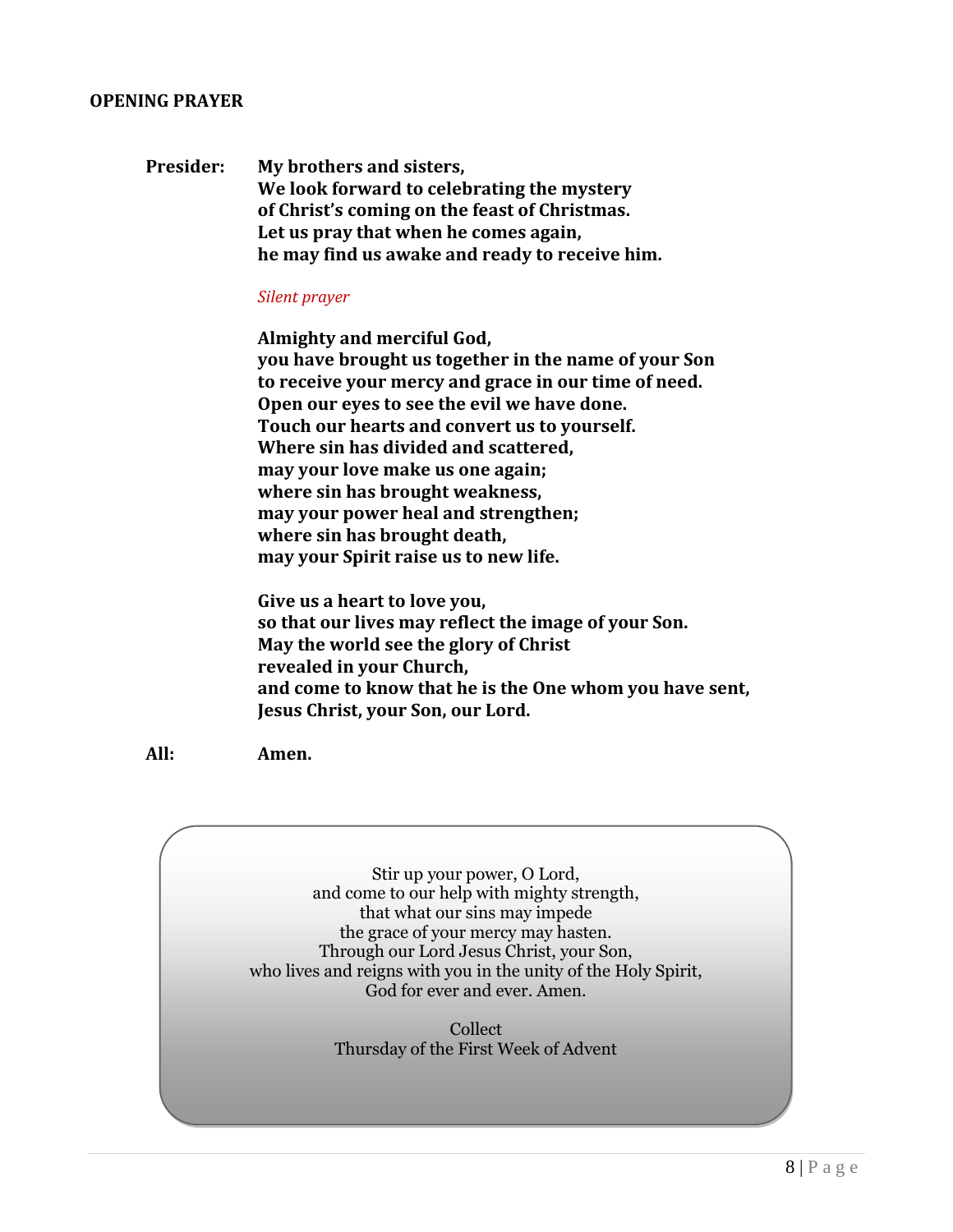# CELEBRATION OF THE WORD OF GOD

*The following are suggested readings. Alternative readings may be selected. The preacher may wish to use one, two, or three readings. If only one is chosen, it is preferable that it be the gospel.* 

*The readings are printed elsewhere in this booklet, for ease of rehearsal. A Lectionary or Bible should be used during the liturgy.*

| <b>FIRST READING</b>      | Joel 2:12-18<br>For gracious and merciful is he,<br>slow to anger and rich in kindness |
|---------------------------|----------------------------------------------------------------------------------------|
| <b>RESPONSORIAL PSALM</b> | Psalm 32:1-2, 5.7.11<br>Lord, forgive the wrong I have done                            |
| <b>SECOND READING</b>     | Romans 12:1-2, 9-18<br>Rejoice in hope, endure in affliction                           |
| <b>GOSPEL ACCLAMATION</b> | Verse: Come, O Lord, do not delay:<br>forgive the sins of your people.                 |
| GOSPEL                    | Luke 7:36-50<br>Her many sins have been forgiven;<br>hence she has shown great love    |

**HOMILY**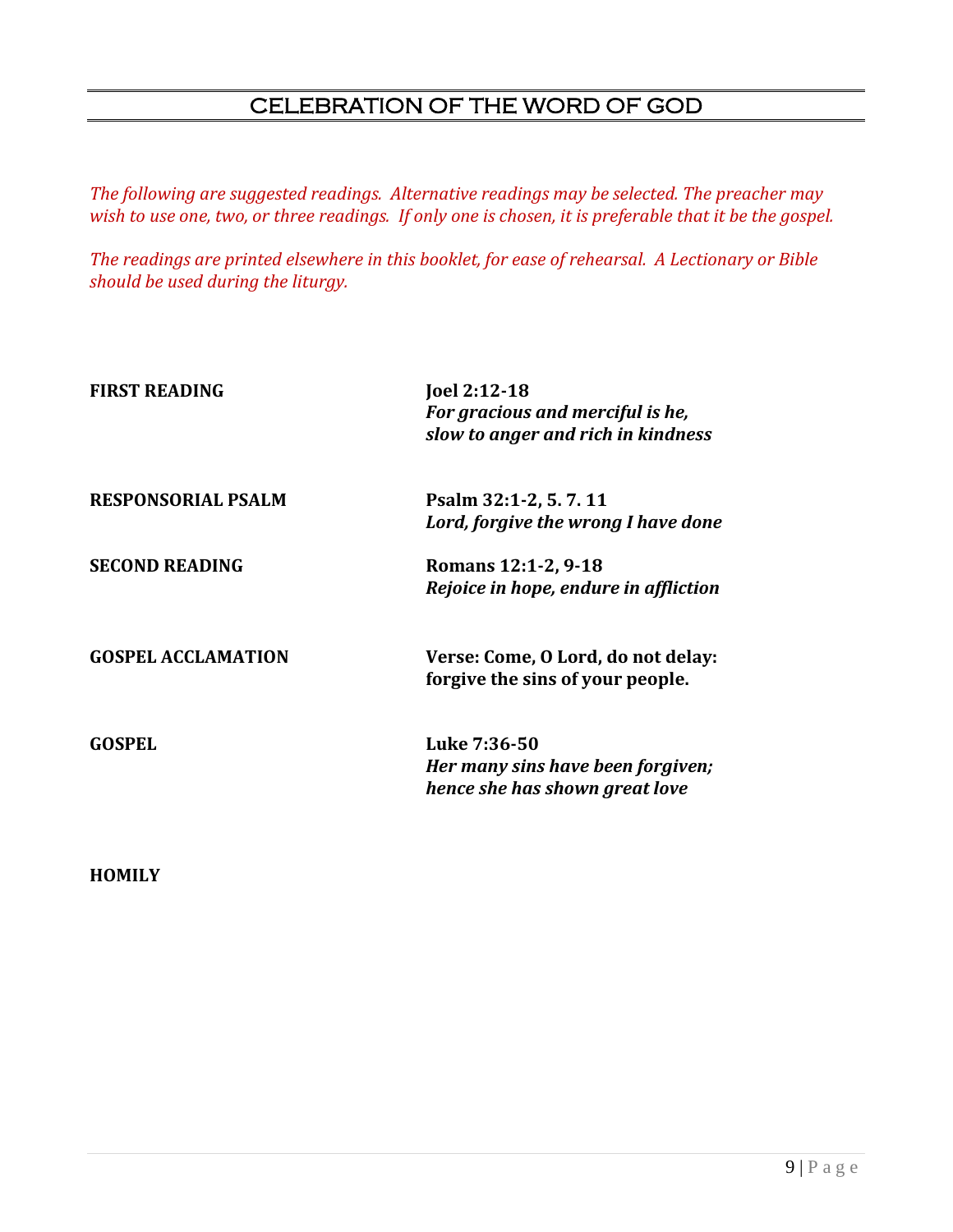# AN EXAMINATION OF CONSCIENCE IN LIGHT OF CATHOLIC SOCIAL TEACHING

Copyright © 2010, United States Conference of Catholic Bishops. All rights reserved.

The assembly is now invited to make an examination of conscience. This can be done in silence or by using the examination below. Two readers might alternate. Allow a brief period of silence between each question or phrase.

Life and Dignity of the Human Person

- ❖ Do I respect the life and dignity of every human person from conception through natural death?
- ❖ Do I recognize the face of Christ reflected in all others around me whatever their race, class, age, or abilities?
- ❖ Do I work to protect the dignity of others when it is being threatened?
- ◆ Am I committed to both protecting human life and to ensuring that every human being is able to live in dignity?

Call to Family, Community, and Participation

- ❖ Do I try to make positive contributions in my family and in my community?
- ❖ Are my beliefs, attitudes, and choices such that they strengthen or undermine the institution of the family?
- ❖ Am I aware of problems facing my local community and involved in efforts to find solutions? Do I stay informed and make my voice heard when needed?
- ❖ Do I support the efforts of poor persons to work for change in their neighborhoods and communities? Do my attitudes and interactions empower or disempower others?

Rights and Responsibilities

- $\bullet$  Do I recognize and respect the economic, social, political, and cultural rights of others?
- $\triangle$  Do I live in material comfort and excess while remaining insensitive to the needs of others whose rights are unfulfilled?
- $\cdot$  Do I take seriously my responsibility to ensure that the rights of persons in need are realized?
- $\triangle$  Do I urge those in power to implement programs and policies that give priority to the human dignity and rights of all, especially the vulnerable?

Option for the Poor and Vulnerable

- ◆ Do I give special attention to the needs of the poor and vulnerable in my community and in the world?
- ❖ Am I disproportionately concerned for my own good at the expense of others?
- ❖ Do I engage in service and advocacy work that protects the dignity of poor and vulnerable persons?

The Dignity of Work and the Rights of Workers

- ❖ As a worker, do I give my employer a fair day's work for my wages? As an owner, do I treat workers fairly?
- ❖ Do I treat all workers with whom I interact with respect, no matter their position or class?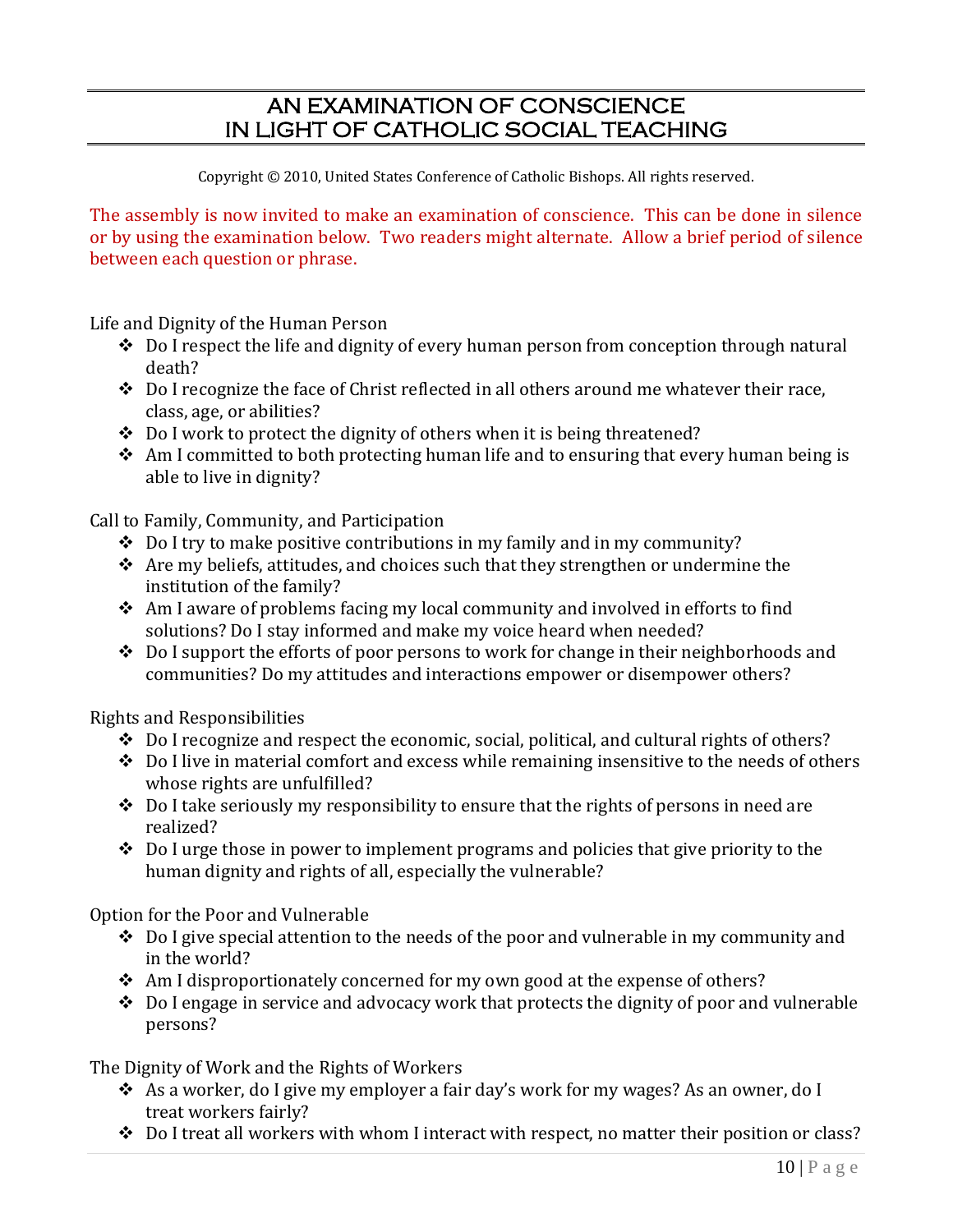- ❖ Do I support the rights of all workers to adequate wages, health insurance, vacation and sick leave? Do I affirm their right to form or join unions or worker associations?
- ❖ Do my purchases take into account the hands involved in the production of what I buy? When possible, do I buy products produced by workers whose rights and dignity were respected?

Solidarity

- ❖ Does the way I spend my time reflect a genuine concern for others?
- $\triangleq$  Is solidarity incorporated into my prayer and spirituality?
- $\bullet$  Do I lift up vulnerable people throughout the world in my prayer, or is it reserved for only my personal concerns?
- ❖ Am I attentive only to my local neighbors or also those across the globe?
- ❖ Do I see all members of the human family as my brothers and sisters?

Care for God's Creation

- ❖ Do I live out my responsibility to care for God's creation?
- ❖ Do I see my care for creation as connected to my concern for poor persons, who are most at risk from environmental problems?
- ❖ Do I litter? Live wastefully? Use energy too freely? Are there ways I could reduce consumption in my life?
- ❖ Are there ways I could change my daily practices and those of my family, school, workplace, or community to better conserve the earth's resources for future generations?



Photo credit: Max Rossi, POOL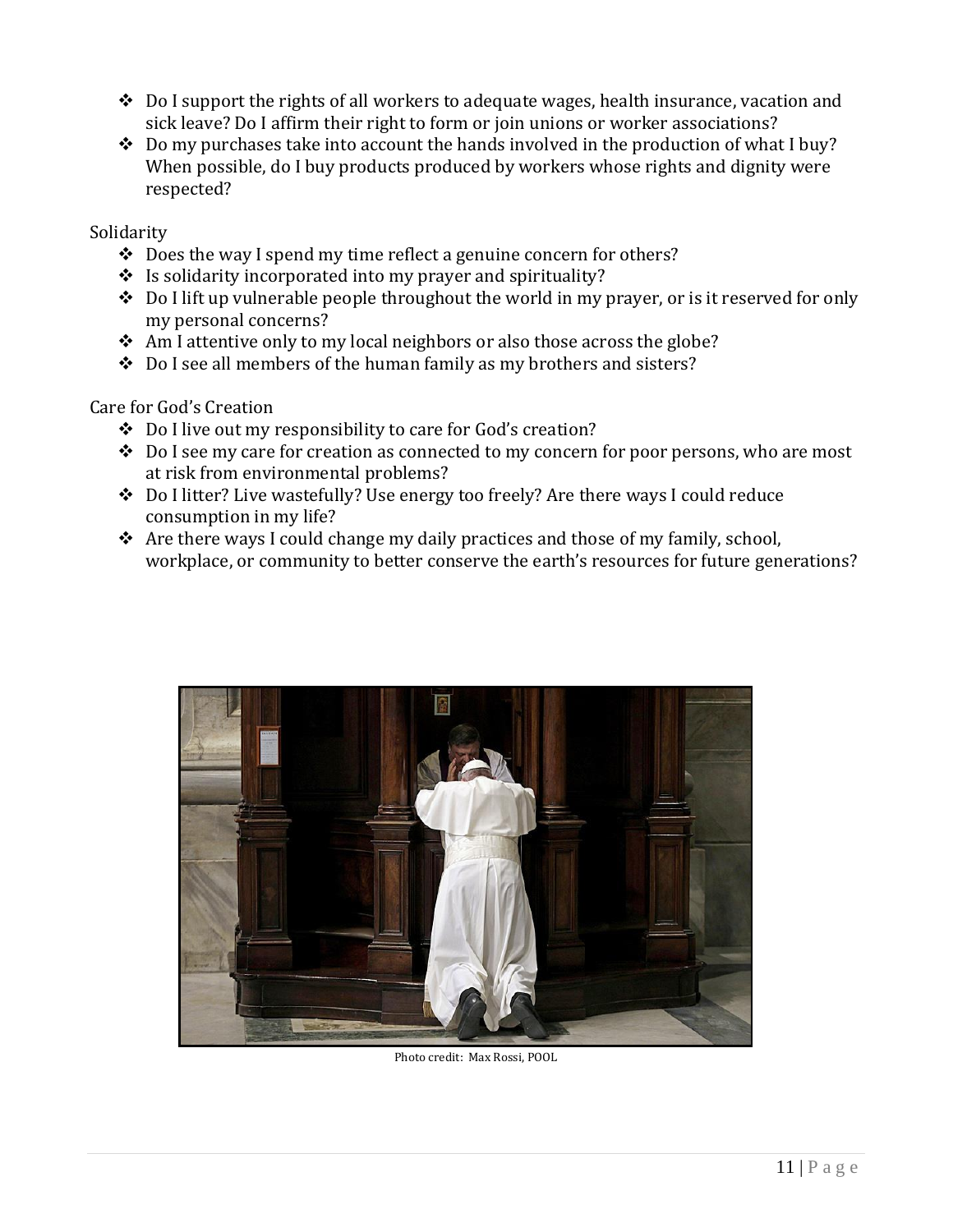# RITE OF RECONCILIATION

#### **GENERAL CONFESSION OF SINS**

| <b>Presider:</b> | God who is infinitely merciful<br>pardons all who are repentant<br>and takes away their guilt.<br>Confident in his goodness,                                                                                                                                                                                                                                                                                                 |
|------------------|------------------------------------------------------------------------------------------------------------------------------------------------------------------------------------------------------------------------------------------------------------------------------------------------------------------------------------------------------------------------------------------------------------------------------|
|                  | let us ask him to forgive all our sins<br>as we confess them with sincerity of heart.                                                                                                                                                                                                                                                                                                                                        |
| All:             | I confess to almighty God<br>and to you, my brothers and sisters,<br>that I have greatly sinned,<br>in my thoughts and in my words,<br>in what I have done and in what I have failed to do,<br>through my fault, through my fault,<br>through my most grievous fault;<br>therefore I ask blessed Mary ever-Virgin,<br>all the Angels and Saints,<br>and you, my brothers and sisters,<br>to pray for me to the Lord our God. |
|                  |                                                                                                                                                                                                                                                                                                                                                                                                                              |

#### **LITANY OF REPENTANCE**

| Presider:                | Let us turn to Christ with confidence and ask his mercy.                                         |
|--------------------------|--------------------------------------------------------------------------------------------------|
| <b>Minister:</b><br>All: | You came into the world to seek and save what was lost.<br>Lord, have mercy.                     |
| <b>Minister:</b><br>All: | You came to give us life, life in its fullness.<br>Lord, have mercy.                             |
| <b>Minister:</b><br>All: | You became the source of salvation for all who obey you.<br>Lord, have mercy.                    |
| <b>Minister:</b>         | Once and for all you died for our sins,<br>the innocent one for the guilty.                      |
| All:                     | Lord, have mercy.                                                                                |
| <b>Minister:</b>         | In your mercy free us from the past<br>and enable us to begin a new life of holiness.            |
| All:                     | Lord, have mercy.                                                                                |
| <b>Minister:</b>         | Make us a living sign of love for all to see:<br>people reconciled with you and with each other. |
| All:                     | Lord, have mercy.                                                                                |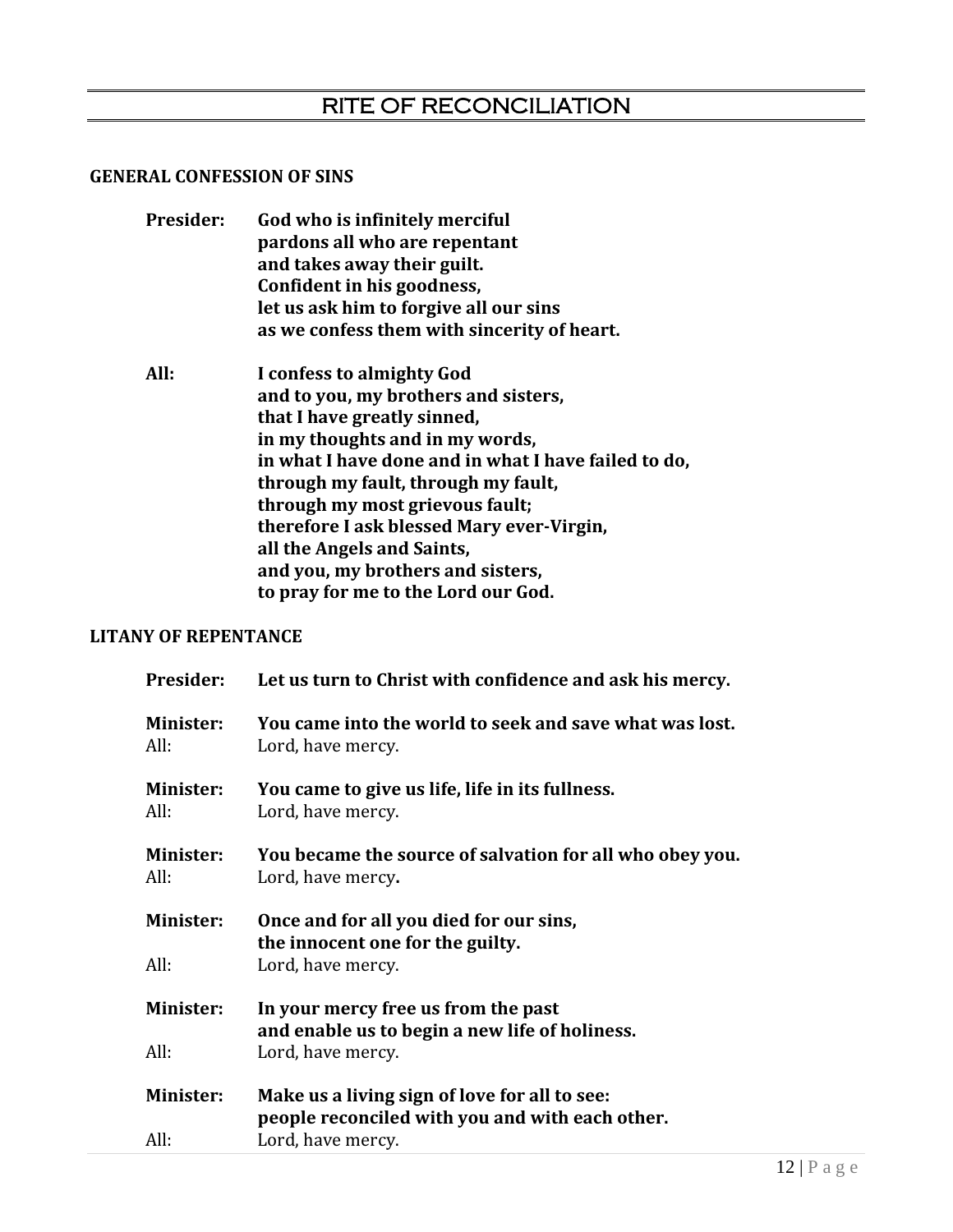#### **LORD'S PRAYER**

| <b>Presider:</b> | Now, in obedience to Christ himself,           |
|------------------|------------------------------------------------|
|                  | let us join in prayer to the Father,           |
|                  | asking him to forgive us as we forgive others. |

**All: Our Father, ...**

#### **CONCLUDING PRAYER**

| <b>Presider:</b> | <b>Almighty and eternal God</b>                   |
|------------------|---------------------------------------------------|
|                  | you sent your only-begotten Son                   |
|                  | to reconcile the world to yourself.               |
|                  | Lift from our hearts the oppressive gloom of sin, |
|                  | so that we may celebrate the approaching          |
|                  | dawn of Christ's birth with fitting joy.          |
|                  | Through Christ our Lord.                          |
|                  |                                                   |

**All: Amen.**

#### **INDIVIDUAL CONFESSION AND ABSOLUTION**

*The presider or other minister might tell the assembly where the confessors will be located. Some brief words regarding the manner of confession should be given. The people may be encouraged to accept one of the penances which are found in the worship aid or the confessors may give a penance suited to the individual. The assembly may be advised to remain in church if there is to be a common ending. Quiet instrumental music might be played during this time*.

#### **PRAYER OF ABSOLUTION**

**Confessor: God, the Father of mercies, through the death and resurrection of his Son has reconciled the world to himself and sent the Holy Spirit among us for the forgiveness of sins; through the ministry of the Church may God give you pardon and peace, and I absolve you from your sins in the name of the Father, and of the Son, and of the Holy Spirit.**

**Penitent: Amen.**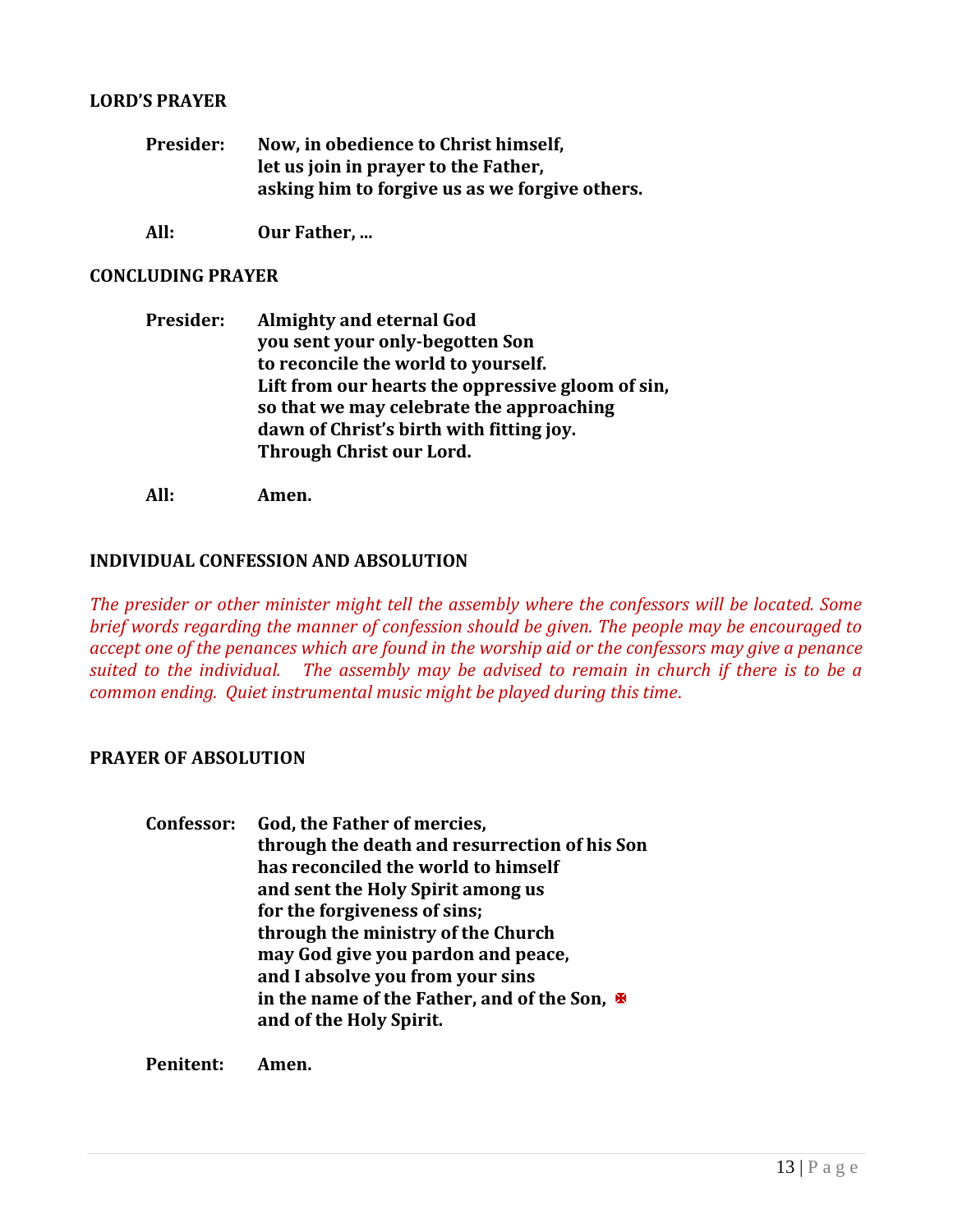#### **PROCLAMATION OF PRAISE FOR GOD'S MERCY Psalm 136:1-9, 16, 24-26**

**Give thanks to the LORD for he is good, for his mercy endures forever; Give thanks to the God of gods, for his mercy endures forever; Give thanks to the LORD of lords, for his mercy endures forever;**

**Who alone does great wonders, for his mercy endures forever; Who made the heavens in wisdom, for his mercy endures forever; Who spread out the earth upon the waters, for his mercy endures forever;**

**Who made the great lights. for his mercy endures forever; The sun to rule over the day, for his mercy endures forever; The moon and the stars to rule over the night, for his mercy endures forever; Who led his people through the wilderness, for his mercy endures forever;**

**Who freed us from our foes, for his mercy endures forever; Who gives food to all flesh, for his mercy endures forever; Give thanks to the God of heaven, for his mercy endures forever;**

*Another psalm, hymn, or litany may be prayed in acknowledgment of God's power and compassion. See the enclosed music suggestions or use one of the scripture citations below.*

| Psalm 28: 6-7                                      | Psalm 145: 1-21           |
|----------------------------------------------------|---------------------------|
| Psalm 32: 1-7, 10-11                               | Psalm 146: 2-10           |
| Psalm 54                                           | Isaiah $12:1b-6$          |
| Psalm 66                                           | <b>Isaiah 61: 10-11</b>   |
| Psalm 95                                           | <b>Jeremiah 31: 10-14</b> |
| Psalm 98: 1-9                                      | Daniel 3:52-57            |
| Psalm 100: 1-5                                     | Luke 1:46-55              |
| Psalm 103: 1-4, 8-18                               | <b>Ephesians 1:3-10</b>   |
| Psalm 119: 1, 10-16, 18, 33, 105, 169-170, 174-175 | <b>Revelation 15: 3-4</b> |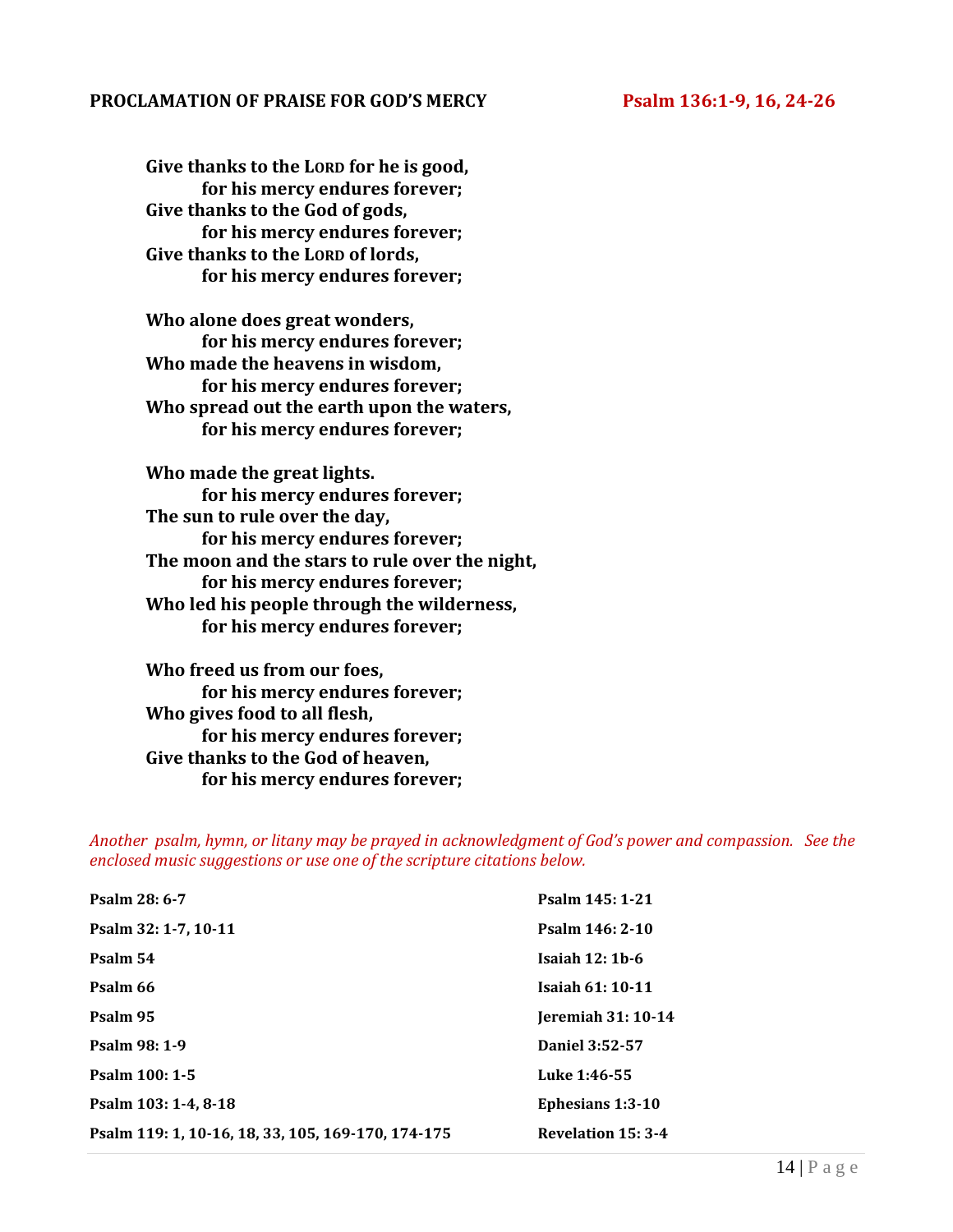#### **CONCLUDING PRAYER OF THANKSGIVING**

| Presider: | Lord God,                                              |
|-----------|--------------------------------------------------------|
|           | Creator and ruler of your kingdom of light,            |
|           | in your great love for this world                      |
|           | you gave up your only Son for our salvation.           |
|           | His cross has redeemed us,                             |
|           | his death has given us life,                           |
|           | his resurrection has raised us to glory.               |
|           | Through him we ask you                                 |
|           | to be always present among your family.                |
|           | Teach us to be reverent in the presence of your glory; |
|           | fill our hearts with faith,                            |
|           | our days with good works,                              |
|           | our lives with your love.                              |
|           | May your truth be on our lips                          |
|           | and your wisdom in all our actions,                    |
|           | that we may receive the reward of everlasting life.    |
|           | Through Christ our Lord.                               |

**All: Amen.**

# CONCLUDING RITE

#### **BLESSING**

| Presider: | May the Father bless us<br>for we are his children, born to eternal life.                                  |
|-----------|------------------------------------------------------------------------------------------------------------|
| All:      | Amen.                                                                                                      |
| Presider: | May the Son show us his saving power,<br>for he died and rose for us.                                      |
| All:      | Amen.                                                                                                      |
| Presider: | May the Spirit give us his gift of holiness<br>and lead us by the right path, for he dwells in our hearts. |
| All:      | Amen.                                                                                                      |

### **DISMISSAL**

| Presider: | The Lord has freed you from your sins. Go in peace. |
|-----------|-----------------------------------------------------|
| All:      | Thanks be to God.                                   |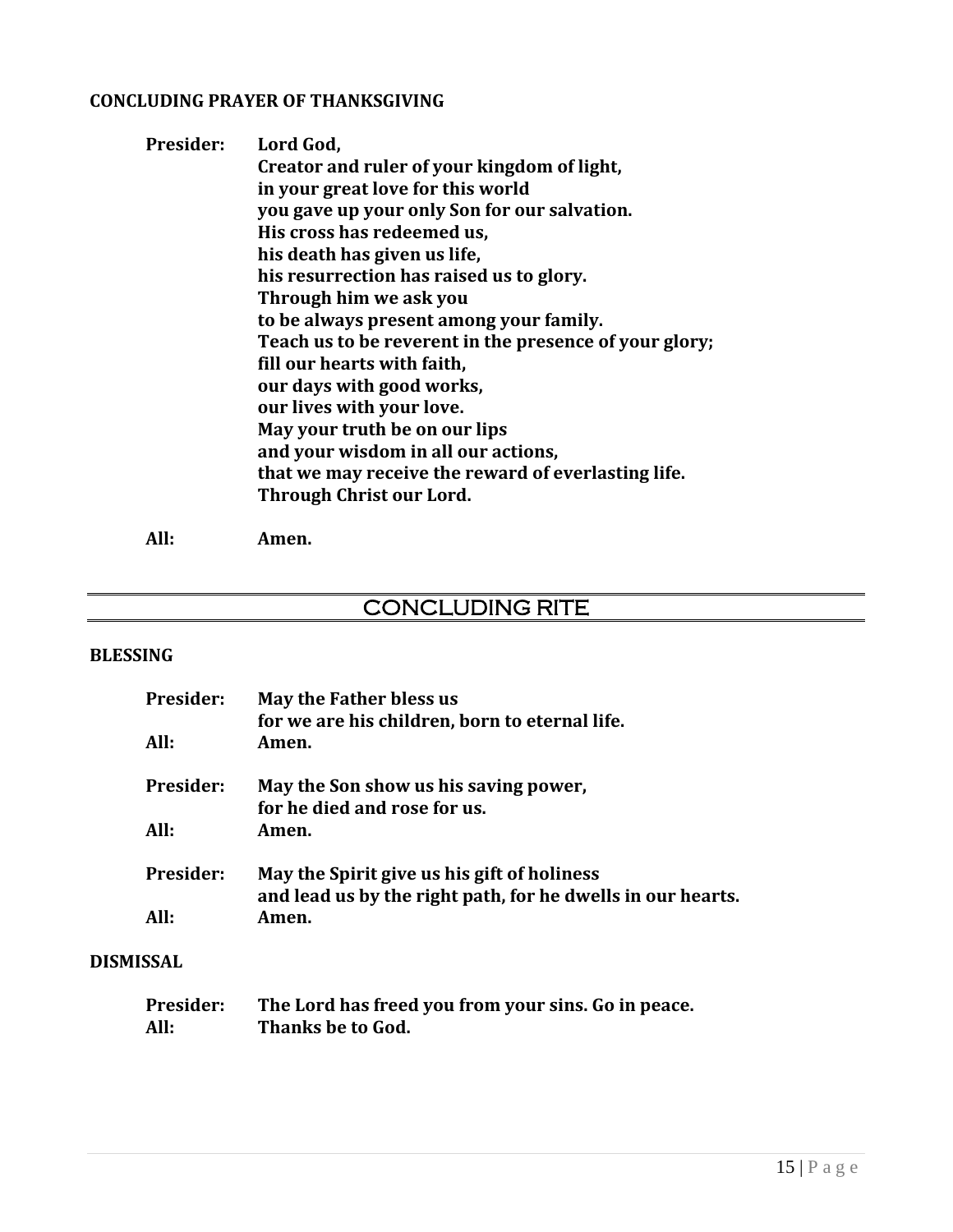#### **FIRST READING Joel 2:12-18**

**A reading from the Book of the Prophet Joel**

**Yet even now, says the LORD, return to me with your whole heart, with fasting, weeping, and mourning. Rend your hearts, not your garments, and return to the LORD, your God, For he is gracious and merciful, slow to anger, rich in kindness, and relenting in punishment. Perhaps he will again relent and leave behind a blessing, Offerings and libation for the LORD, your God.** 

**Blow the trumpet in Zion! proclaim a fast, call an assembly! Gather the people, notify the congregation; Assemble the elders; gather the children, and the infants at the breast; Let the bridegroom quit his room, and the bride her chamber. Between the porch and the altar let the priests, the ministers of the LORD, weep, And say, "Spare, O LORD, your people, and make not your heritage a reproach, with the nations ruling over them! Why should they say among the peoples, 'Where is their God?' "** 

**Then the LORD was stirred to concern for his land and took pity on his people**

**The word of the Lord.**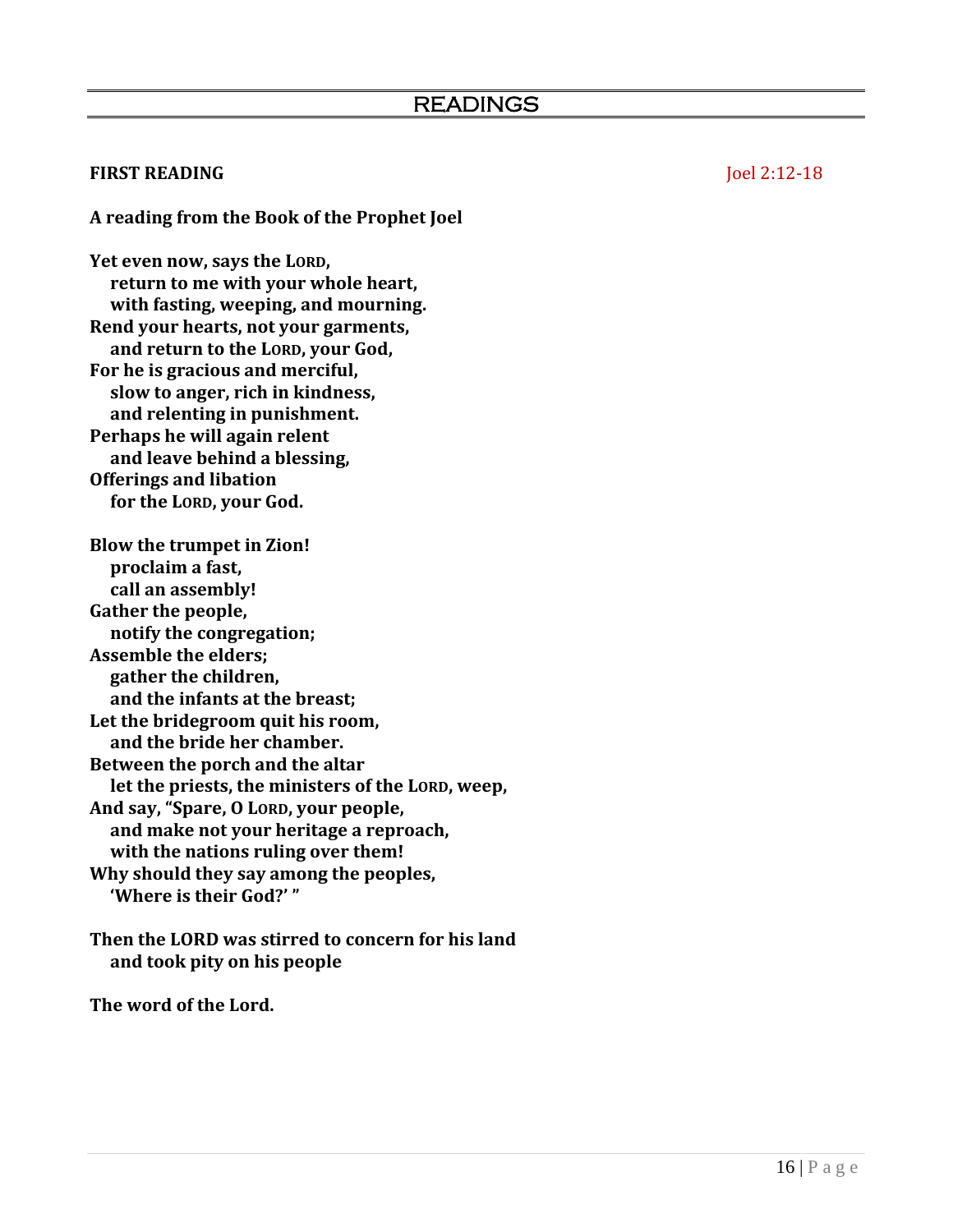#### **RESPONSORIAL PSALM PSALM PSALM PSALM PSALM PSALM PSALM PSALM PSALM PSALM PSALM PSALM**

- **R.** (cf. 5c) **Lord, forgive the wrong I have done.**
- **Blessed is the one whose fault is taken away, whose sin is covered.**
- **Blessed the man to whom the LORD imputes not guilt, in whose spirit there is no guile.**
- **R. Lord, forgive the wrong I have done.**
- **I acknowledged my sin to you, my guilt I covered not. I said, "I confess my faults to the LORD," and you took away the guilt of my sin.**
- **R. Lord, forgive the wrong I have done.**
- **You are my shelter; from distress you will preserve me; with glad cries of freedom you will ring me round.**
- **R. Lord, forgive the wrong I have done.**
- **Be glad in the LORD and rejoice, you just; exult, all you upright of heart.**
- **R. Lord, forgive the wrong I have done.**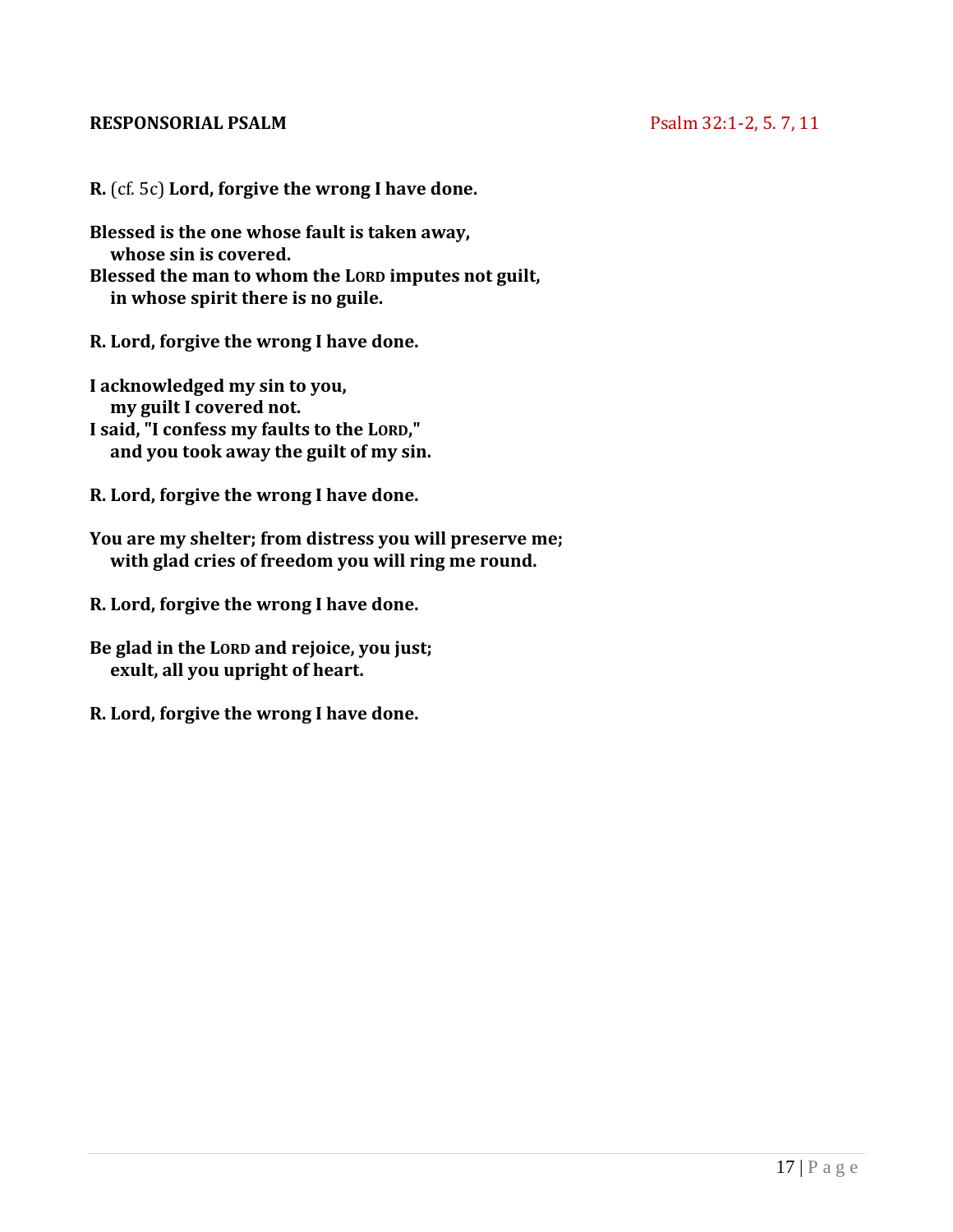**A reading from the Letter of Saint Paul to the Romans**

**I urge you therefore, brothers, by the mercies of God, to offer your bodies as a living sacrifice, holy and pleasing to God, your spiritual worship. Do not conform yourselves to this age but be transformed by the renewal of your mind, that you may discern what is the will of God, what is good and pleasing and perfect. Let love be sincere; hate what is evil, hold on to what is good; love one another with mutual affection; anticipate one another in showing honor. Do not grow slack in zeal, be fervent in spirit, serve the Lord. Rejoice in hope, endure in affliction, persevere in prayer. Contribute to the needs of the holy ones, exercise hospitality. Bless those who persecute you, bless and do not curse them. Rejoice with those who rejoice, weep with those who weep. Have the same regard for one another; do not be haughty but associate with the lowly; do not be wise in your own estimation. Do not repay anyone evil for evil; be concerned for what is noble in the sight of all. If possible, on your part, live at peace with all. Beloved, do not look for revenge but leave room for the wrath; for it is written,** 

 **Vengeance is mine, I will repay, says the Lord.**

#### **GOSPEL ACCLAMATION**

**Alleluia, alleluia Come, O Lord, do not delay: forgive the sins of your people. Alleluia, alleluia**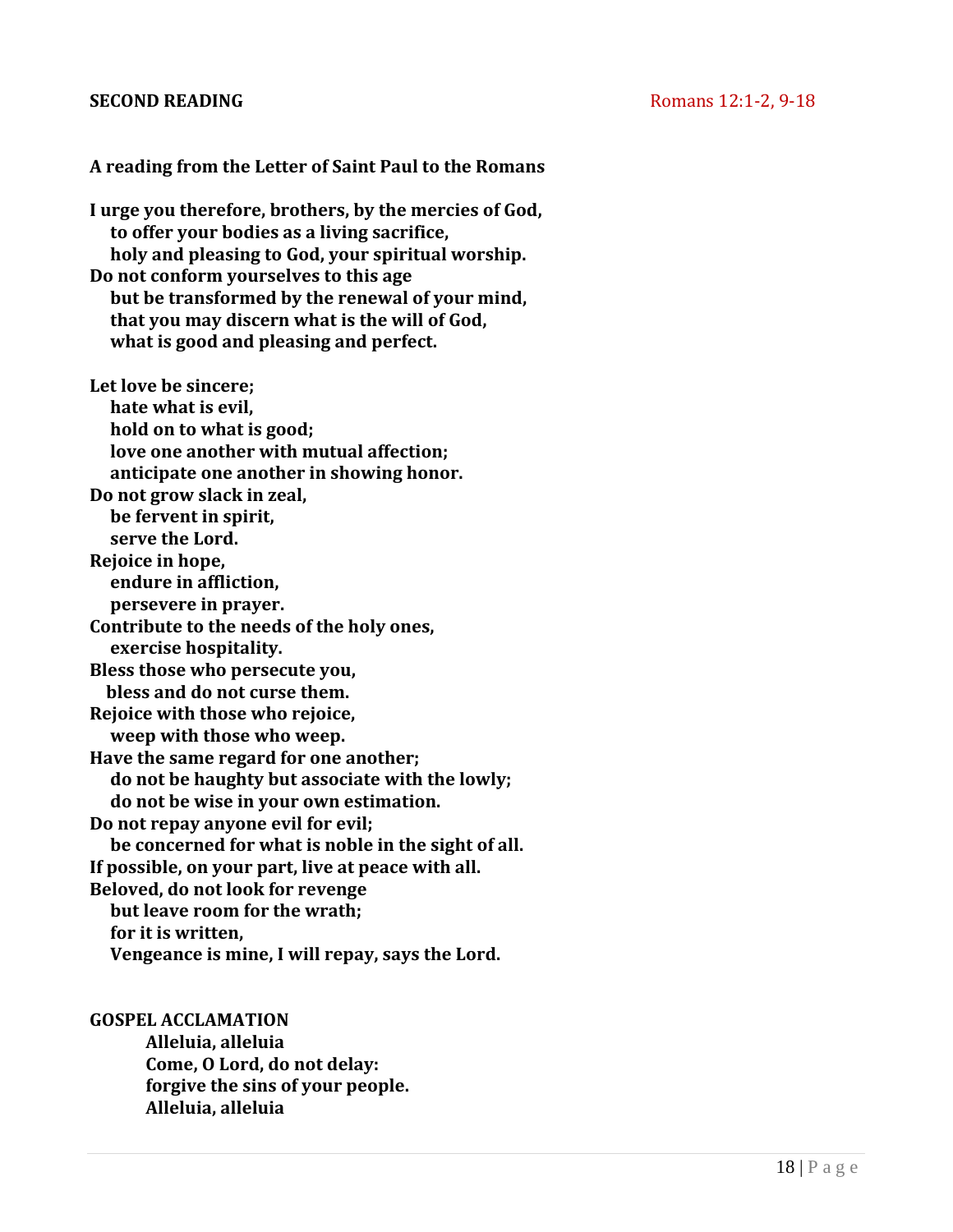**A reading from the holy Gospel according to Luke A Pharisee invited Jesus to dine with him, and he entered the Pharisee's house and reclined at table. Now there was a sinful woman in the city who learned that he was at table in the house of the Pharisee. Bringing an alabaster flask of ointment, she stood behind him at his feet weeping and began to bathe his feet with her tears. Then she wiped them with her hair, kissed them, and anointed them with the ointment. When the Pharisee who had invited him saw this he said to himself, "If this man were a prophet, he would know who and what sort of woman this is who is touching him, that she is a sinner." Jesus said to him in reply, "Simon, I have something to say to you." "Tell me, teacher," he said. "Two people were in debt to a certain creditor; one owed five hundred day's wages and the other owed fifty. Since they were unable to repay the debt, he forgave it for both. Which of them will love him more?" Simon said in reply, "The one, I suppose, whose larger debt was forgiven." He said to him, "You have judged rightly." Then he turned to the woman and said to Simon, "Do you see this woman? When I entered your house, you did not give me water for my feet, but she has bathed them with her tears and wiped them with her hair. You did not give me a kiss, but she has not ceased kissing my feet since the time I entered. You did not anoint my head with oil, but she anointed my feet with ointment. So I tell you, her many sins have been forgiven because she has shown great love. But the one to whom little is forgiven, loves little." He said to her, "Your sins are forgiven." The others at table said to themselves, "Who is this who even forgives sins?" But he said to the woman, "Your faith has saved you; go in peace."**

**The Gospel of the Lord.**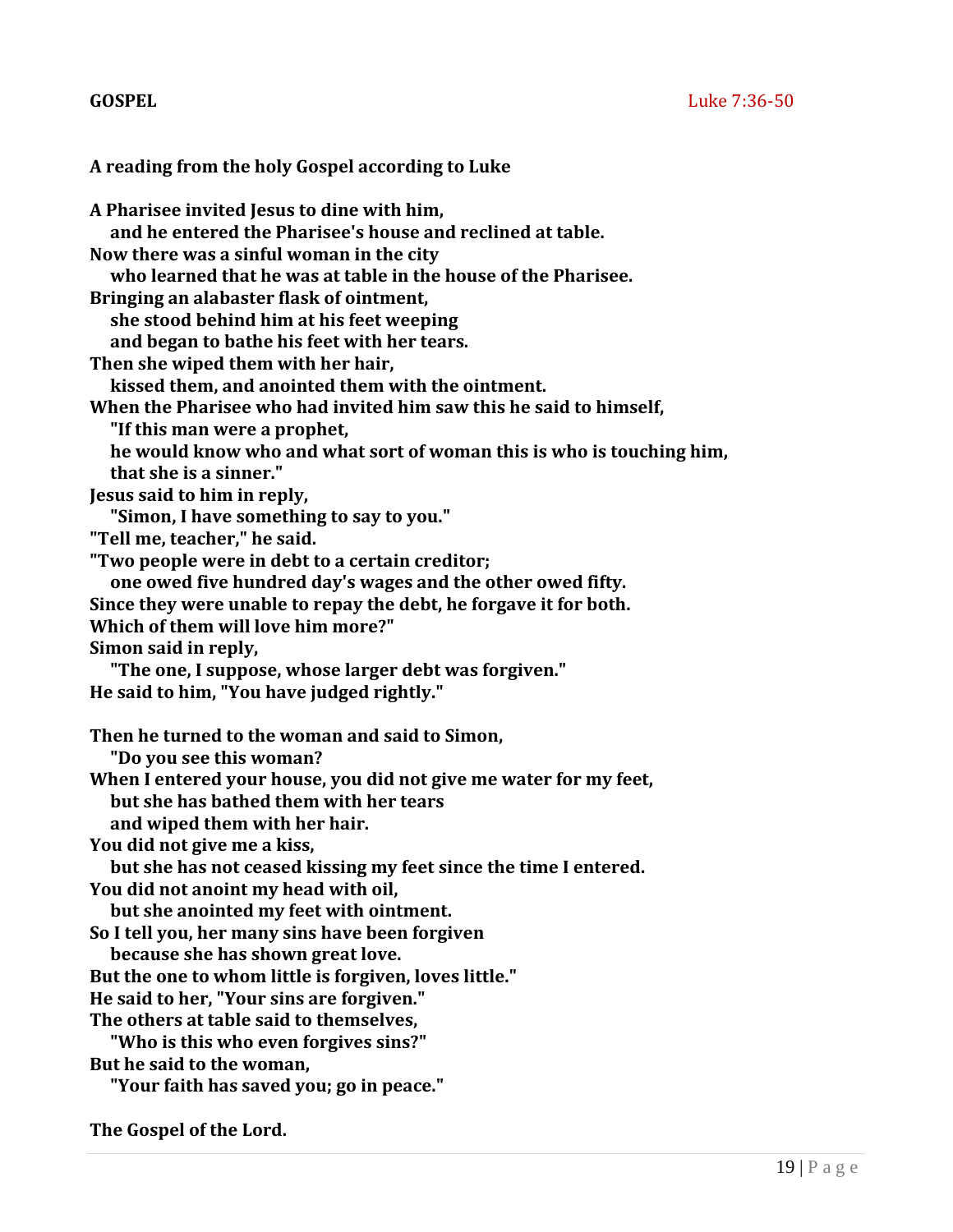# RECONCILIATION SERVICE: ALTERNATIVE READINGS

#### **OLD TESTAMENT**

| Isaiah $25:6-10a$             | The Lord will save us.                                             |
|-------------------------------|--------------------------------------------------------------------|
| Isaiah 35: 1-6a, 10           | God himself will come to save us.                                  |
| Isaiah 40:1-11                | God consoles his people                                            |
| Isaiah 45: 6c-8, 18, 21c-25   | Let the clouds rain down                                           |
| Isaiah 54: 1-10               | The Lord calls you back.                                           |
| Isaiah 63:16b-17, 19b; 64:2-7 | O, that you would rend the heavens and come down                   |
| Jeremiah 7:21-26              | Listen to my voiceI will be your God and you will be my people     |
| Jeremiah 23:5-8               | I will raise up a righteous shoot to David                         |
| Hosea 2:16-25                 | I will make a covenant for you that day                            |
| Zephaniah 3:14-18a            | The Lord has removed judgment against youthe Lord is in your midst |
|                               |                                                                    |

#### **RESPONSORIAL PSALM**

| Psalm 25                                                       | Teach me your ways, O Lord                                                                           |
|----------------------------------------------------------------|------------------------------------------------------------------------------------------------------|
| Psalm 36:2-13                                                  | How precious is your unfailing love, O Lord.                                                         |
| Psalm 51: 3-21                                                 | Give back to me the joy of your salvation.                                                           |
| Psalm 72: 1-2, 7-8, 12-13, 17                                  | Justice shall flourish in his time, and fullness of peace for ever.                                  |
| Psalm 80:2-3, 15-16, 18-19                                     | Lord, make us turn to you and we shall be saved                                                      |
| Psalm 85: 9ab, 10, 11-12, 13-14 Our God will come and save us. |                                                                                                      |
| Psalm 100:1b-2, 3, 4, 5                                        | The Lord is loving and kind: his mercy endures forever.                                              |
| Psalm 103: 1-2, 3-4, 8, 10                                     | The Lord is kind and merciful                                                                        |
| Psalm 130: 1-8                                                 | With the Lord there is mercy and fullness of redemption                                              |
|                                                                | Psalm 145:1and9, 10-11, 12-13 The Lord is gracious and merciful; slow to anger and of great kindness |
| Psalm 147:1-6                                                  | Blessed are all who wait for the Lord.                                                               |

#### **NEW TESTAMENT**

| Romans 3: 22-26          | Justified by the gift of God, Christ Jesus                            |
|--------------------------|-----------------------------------------------------------------------|
| Romans 6:2-14            | You must think of yourselves as dead to sin and living for God        |
| 1 Corinthians 1:3-9      | God is faithful                                                       |
| 2 Corinthians 5:17-21    | God reconciled the world to himself through Christ                    |
| Ephesians 1: 3-14        | The Father's plan of salvation                                        |
| Ephesians 2:1-10         | But God who is rich in mercybrought us to life with Christ            |
| Ephesians 4: 22-32       | Forgiving one another as God has forgiven you in Christ               |
| Philippians 1:4-11       | Show yourself pure and blameless for the day of Christ                |
| Philippians 4: 6-9       | Have no anxiety at all                                                |
| 1 Thessalonians 3:12-4:2 | May the Lord strengthen your hearts for the coming of the Lord Jesus. |
| James 5:7-10             | Make your hearts firm, the coming of the Lord is at hand              |
| 1 Peter 1: 13-23         | You have been redeemedby the precious blood of Christ                 |
| 1 Peter 1: 14-21         | You were ransomed from your futile conduct                            |
| 1 John $1:5 - 2:2$       | If we acknowledge our sins he is faithful and just                    |
|                          |                                                                       |

#### **GOSPEL**

| Matthew 3:1-6 (or $3:1-12$ ) | Repent, for the Kingdom of God is at hand.                   |
|------------------------------|--------------------------------------------------------------|
| Matthew 9:1-8                | Have confidence, my son, your sins are forgiven.             |
| Matthew 18:12-14             | The shepherd seeks one lost sheep                            |
| Matthew 21:28-32             | Man had two sons John came and sinners believed in him       |
| Luke 19: 1-10                | The Son of Man has come to search out and save what was lost |
| John 1:29-34                 | Behold the Lamb of God who takes away the sin of the world   |
| John 5:33-36                 | I have testimony greater than John's                         |
| John 15: 9-14                | You will live in my love, if you keep my commandments        |
|                              |                                                              |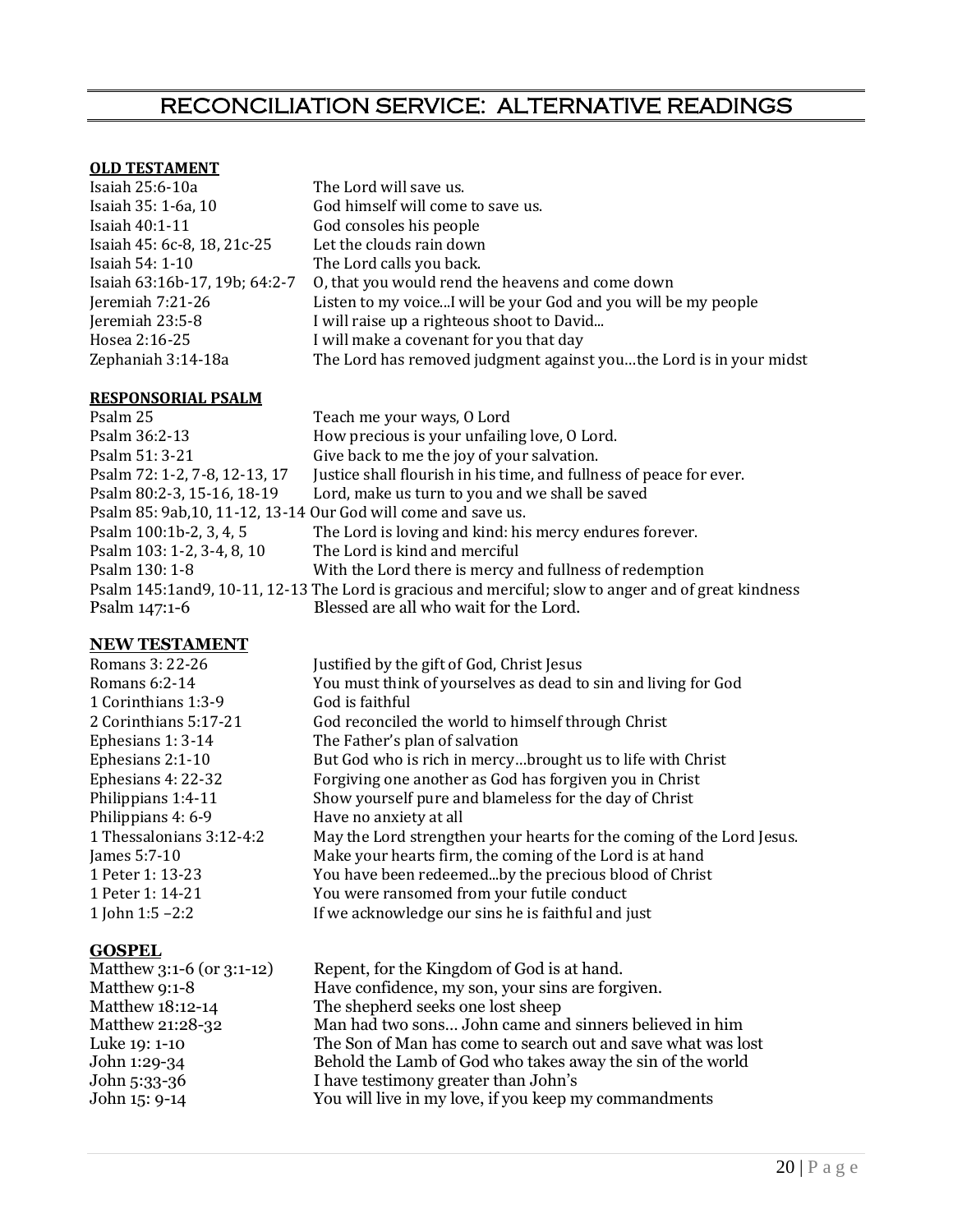#### SAMPLE PENANCES Choose one of the following penances as a way of accepting God's mercy.

- **During the next week, spend an hour in prayer for those who are the victims of abuse or neglect. Read Matthew 25:31-46.**
- **As a family, prepare a basket of food or toiletries and give it to a family in need.**
- **Skip a meal at your favorite restaurant. Use the money to purchase a Christmas gift for a person served by a parish organization or local charity.**
- **Identify a person whom you have offended since your last confession and pray for them each day for a week.**
- **Think of someone you have been especially uncharitable towards and send a Christmas card with a note of kindness attached to it.**
- **Work at a soup kitchen or food pantry during Advent for a couple of hours.**
- **Reflect on the Beatitudes.....find someone who meets one of those needs, such as one who mourns, and send them a note or visit them during Advent.**
- **Speak a word of affirmation to each member of your household this week. Make an effort to lift a burden from one of your friends or family members.**
- **Offer to share something you have - or something you're doing - with someone who would appreciate it.**
- **Make time for prayer (ten minutes or so) and ask God if there is something He would like to say to you... and LISTEN.**
- **Call or write a note to someone who may be lonely or in need of "comfort and joy".**
- **Gather your family members for a reading of the "Christmas Story" from the Gospel of Matthew or Luke. Discuss what it means to them and to you.**
- **Include a weekday Mass in your plans during Advent.**
- **Every morning until Christmas, say a Hail Mary for peace.**
- **Reach out to a lonely person at school. Invite him or her to sit with you and your friends.**
- **Prayerfully pray Psalm 51.**
- **For one whole week, do the dishes or set the table without being asked.**
- **Give up some leisure time to shovel an elderly neighbor's driveway.**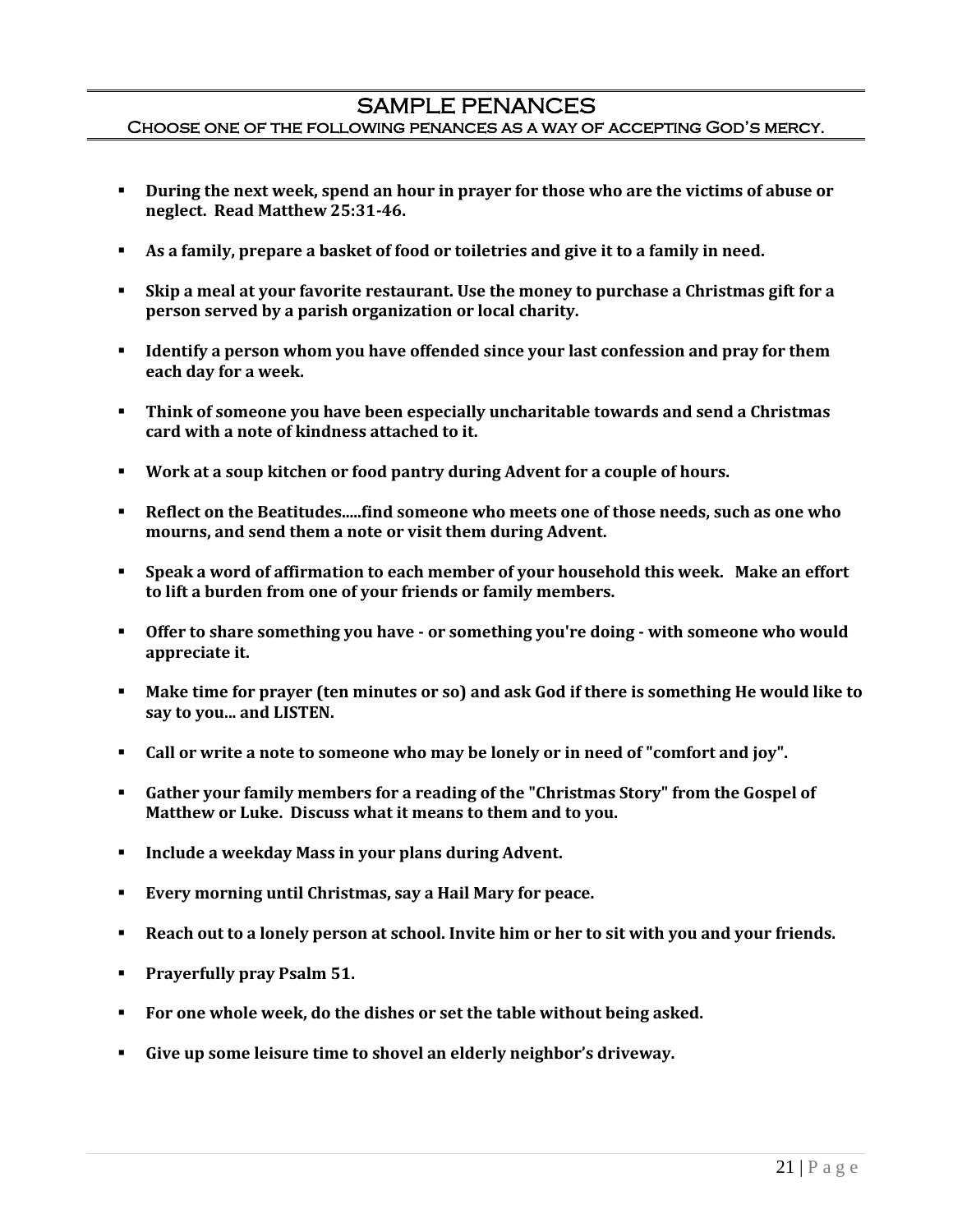# MUSIC SUGGESTIONS FOR THE ADVENT PENANCE SERVICE 2021

#### **HYMNS**

| <b>Michael Connelly</b><br>All You Who Are Thirsty<br><b>RS644</b><br><b>John Newton</b><br><b>Amazing Grace</b><br>various |              |
|-----------------------------------------------------------------------------------------------------------------------------|--------------|
|                                                                                                                             |              |
|                                                                                                                             |              |
| Foltz/Nigro<br><b>OCP</b><br>Christians, Let Us Love One Another                                                            |              |
| <b>Clear the Voice</b><br>Hagan/Walker<br><b>OCP</b>                                                                        |              |
| <b>Grayson Brown</b><br>Come to the Water<br><b>OCP</b>                                                                     |              |
| <b>GIA</b><br>Light/Tate<br>Come to Us, Emmanuel                                                                            |              |
| Light/Tate<br>Come, Emmanuel<br><b>WLP</b>                                                                                  |              |
| Wesley/Witt<br>Come, O Long Expected Jesus<br>various                                                                       |              |
| Come, Ye Thankful People, Come<br>Henry Alford<br>various                                                                   |              |
| Olearius/Goudimel<br>Comfort, Comfort, O My People<br>various                                                               |              |
| Faith and Truth and Life Bestowing<br>Jones. Dudley-Smith<br>Hope                                                           |              |
| Find Us Ready<br>Tom Booth<br><b>GIA</b>                                                                                    |              |
| Gift of God<br><b>Marty Haugen</b><br><b>GIA</b>                                                                            |              |
| <b>Omar Westendorf</b><br>God's Holy Mountain We Ascend<br><b>WLP</b>                                                       |              |
| Help Me, Lord<br>Jerry Galipeau<br><b>WLP</b>                                                                               |              |
| Kathleen Thomerson<br>various<br>I Want to Walk as a Child of the Light                                                     |              |
| I Will Be Your God<br>Gerard Chiusano<br><b>OCP</b>                                                                         |              |
| Lead Us to Your Light<br><b>Carol Browning</b><br><b>GIA</b>                                                                |              |
| <b>Delores Duffer</b><br>Let Desert Wasteland Now Rejoice<br><b>GIA</b>                                                     |              |
| Let Justice Roll Like a River<br><b>GIA</b><br><b>Marty Haugen</b>                                                          |              |
| Eurydice Osterman<br><b>GIA</b><br>Lift Up the Trumpet                                                                      |              |
| Francis P. O'Brien<br><b>GIA</b><br>Maranatha, Come                                                                         |              |
| My Soul in Stillness Waits<br><b>GIA</b><br><b>Marty Haugen</b>                                                             |              |
| Roc O'Connor<br>O Beauty, Ever Ancient<br><b>OCP</b>                                                                        |              |
| On Jordan's Bank<br>Coffin/Wittwe                                                                                           | OCP, various |
| <b>Our Darkness</b><br>Taize<br><b>GIA</b>                                                                                  |              |
| Our Father, We Have Wandered<br>Kevin Nichols/ICEL<br><b>OCP</b>                                                            |              |
| Patience, People<br>John Foley<br><b>OCP</b>                                                                                |              |
| Praise the Lord, My Soul<br><b>Tom Parker</b><br><b>GIA</b>                                                                 |              |
| Ready the Way<br><b>Bob Hurd</b><br><b>OCP</b>                                                                              |              |
| Seek the Lord<br>Roc O'Connor<br>various                                                                                    |              |
| Sion, Sing<br><b>Lucien Deiss</b><br><b>WLP</b>                                                                             |              |
| The Advent of Our God<br>Coffin/Mercer<br><b>WLP</b>                                                                        |              |
| The King of Love My Shepherd Is<br>Henry W. Baker<br>various                                                                |              |
| Ralph Finn<br>The Master Came to Bring Good News                                                                            | GIA; various |
| The Reign of God<br><b>Delores Dufner</b><br><b>GIA</b>                                                                     |              |
| The Trumpet in the Morning<br><b>GIA</b><br><b>Rory Cooney</b>                                                              |              |
| various<br>There's a Wideness in God's Mercy<br><b>Frederick Faber</b>                                                      |              |
| This is My Will<br><b>Henry James</b>                                                                                       | GIA; various |
| Though the Mountains May Fall<br>Dan Schutte<br><b>OCP</b>                                                                  |              |
| Treasures Out of Darkness/Tesoros Ocultos Alan Revering<br><b>WLP</b>                                                       |              |
| Tree of Life<br>Aaron Thompson<br><b>WLP</b>                                                                                |              |
| John Foley<br>Turn to Me<br><b>OCP</b>                                                                                      |              |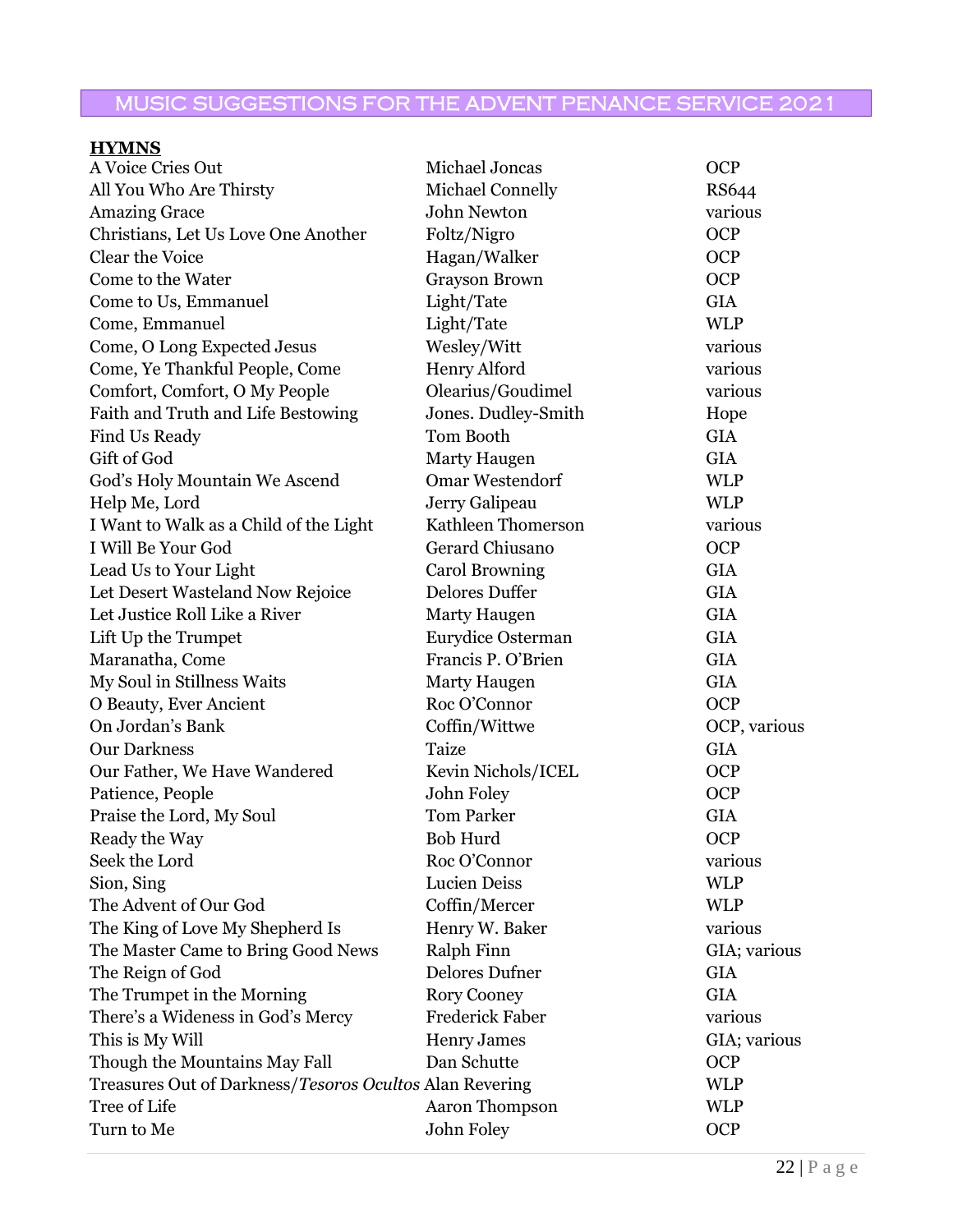| Wait on the Lord                     | <b>Willis Barnett</b>       | <b>GIA</b>   |
|--------------------------------------|-----------------------------|--------------|
| Wait While the Seed is Planted       | <b>Delores Dufner</b>       | GIA          |
| Walk in the Reign                    | <b>Rory Cooney</b>          | <b>GIA</b>   |
| We Are God's Work of Art             | <b>Marty Haugen</b>         | <b>GIA</b>   |
| When Jesus Passed Through Jericho    | Herman Stuempfle            | GIA, various |
| When John Baptized by Jordan's River | <b>Timothy Dudley-Smith</b> | OCP, various |
| When the King Shall Come Again       | Christopher Idle            | GIA, various |
| Where Charity and Love Prevail       | Benoit                      | various      |
| Wild and Lone the Prophet's Voice    | Carl P. Daw                 | Hope, GIA    |

#### **OTHER SPANISH-LANGUAGE HYMNS**

| Abranse los Cielos       | tradicional              | OCP, various   |
|--------------------------|--------------------------|----------------|
| Amanecerá el Señor       | <b>Mariano Fuertes</b>   | San Pablo, OCP |
| Oh Ven, Oh Ven, Emmanuel | tr. Johnson/Martinez     | OCP            |
| Preparen el Camino       | <b>Carlos Rosas</b>      | <b>OCP</b>     |
| Tiempo de Esperanza      | Emilio Vicente Matéu     | <b>OCP</b>     |
| Toda la Tierra           | Rogelio Zelada/Rodriguez | <b>OCP</b>     |
|                          |                          |                |

#### **LITANIES**

| Gather Us in Mercy, Lord | Huck/trad chant           | GIA        |
|--------------------------|---------------------------|------------|
| Gift of God              | Marty Haugen              | GIA        |
| Litany of the Word       | <b>Bernadette Farrell</b> | <b>OCP</b> |
| Letania de Adviento      | Jaime Cortez              | OCP        |

#### **PROCLAMATIONS OF PRAISE**

| Cry Out with Joy and Gladness                            | Paul Tate                 | WLP, 007381                   |
|----------------------------------------------------------|---------------------------|-------------------------------|
| Cry Out with Joy and Gladness                            | Rudy Borkowski            | WLP, 006272                   |
| I Turn to You                                            | Joe Mattingly             | WLP, 003679                   |
| I Turn to You, Lord                                      | Craig and Kristen Colson  | OCP, 20267 Z2                 |
| I Turn to You, O Lord                                    | Jeremy Young              | GIA, G-2896                   |
| Isaiah 12                                                | Robert Batastini          | GIA, G-2443                   |
| Let Us Sing to the Lord/ Cantemos al Señor Alonso/Mahler |                           | GIA, G-6129                   |
| Psalm 32                                                 | Isele, Westminster        | <b>Psalms &amp; Canticles</b> |
|                                                          |                           | for Singing                   |
| Those Who Seek Your Face                                 | <b>Christopher Walker</b> | OCP, 7150                     |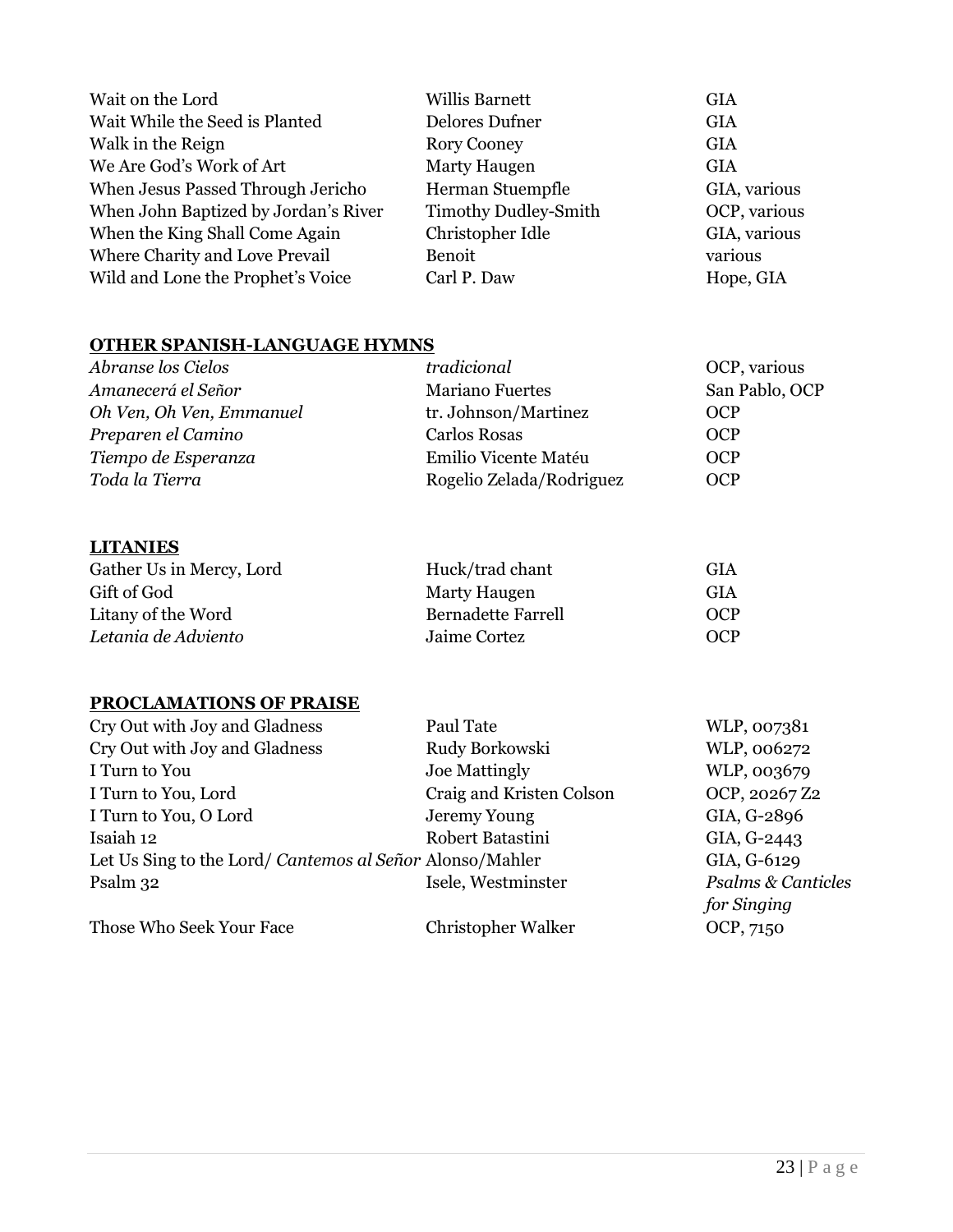### A LITURGICAL CALENDAR ADVISORY FOR THE SEASON OF ADVENT

| <b>DAY</b> | <b>DATE</b>      | <b>LITURGICAL DAY</b>                                                                  | <b>RANK</b>     | <b>COMMENTS</b>                                                  |
|------------|------------------|----------------------------------------------------------------------------------------|-----------------|------------------------------------------------------------------|
| Sunday     | <b>Nov 28</b>    | First Sunday of Advent - Year C                                                        | 2               | Lect #3, Preface I of Advent<br>[Blessing of Wreath BB Ch. 47]   |
| Monday     | <b>Nov 29</b>    | Monday of the First Week of Advent                                                     | $\overline{13}$ | Lect #175                                                        |
| Tuesday    | <b>Nov 30</b>    | Saint Andrew, Apostle                                                                  | 7               | Lect #684                                                        |
| Wednesday  | Dec 1            | Wednesday of the First Week of Advent                                                  | $\overline{13}$ | Lect #177                                                        |
| Thursday   | Dec 2            | Thursday of the First Week of Advent                                                   | 13              | Lect #178                                                        |
| Friday     | Dec <sub>3</sub> | Saint Francis Xavier, Priest                                                           | 10              | Lect #685                                                        |
| Saturday   | Dec <sub>4</sub> | Saturday of the First Week of Advent                                                   | 13              | Lect #180                                                        |
| Sunday     | Dec <sub>5</sub> | <b>Second Sunday of Advent</b>                                                         | $\overline{2}$  | Lect #6                                                          |
| Monday     | Dec 6            | Monday of the Second Week of Advent                                                    | 13              | Lect #181                                                        |
| Tuesday    | Dec 7            | Saint Ambrose, Bishop and Doctor of the Church                                         | 10              | Lect #688                                                        |
| Wednesday  | Dec 8            | The Immaculate Conception of the BVM<br>Patronal feast of the United States of America | 3               | Lect #689; holy day of obligation,<br>Funeral Mass not permitted |
|            |                  |                                                                                        |                 |                                                                  |
| Thursday   | Dec 9            | Thursday of the Second Week of Advent                                                  | 13              | Lect #184                                                        |
| Friday     | Dec $10$         | Friday of the Second Week of Advent                                                    | 13              | Lect #185                                                        |
| Saturday   | Dec 11           | Saturday of the Second Week of Advent                                                  | 13              | Lect #186                                                        |
| Sunday     | Dec 12           | <b>Third Sunday of Advent</b>                                                          | $\overline{2}$  | Lect #9                                                          |
| Monday     | Dec 13           | Saint Lucy, Virgin and Martyr                                                          | 10              | Lect $#692$                                                      |
| Tuesday    | Dec 14           | St. John of the Cross, Priest and Doctor of the Church                                 | $\overline{10}$ | Lect #693                                                        |
| Wednesday  | Dec 15           | Wednesday of the Third Week of Advent                                                  | 13              | Lect #189                                                        |
| Thursday   | Dec 16           | Thursday of the Third Week of Advent                                                   | 2               | Lect #9                                                          |
| Friday     | Dec 17           | Friday of the Third Week of Advent                                                     | $\overline{9}$  | Lect #193 Preface II of Advent<br>O Antiphons begin              |
| Saturday   | Dec 18           | Saturday of the Third Week of Advent                                                   | 9               | Lect #194                                                        |
| Sunday     | Dec 19           | <b>Fourth Sunday of Advent</b>                                                         | $\overline{2}$  | Lect $#12$                                                       |
| Monday     | Dec 20           | Monday of the Fourth Week of Advent                                                    | 9               | Lect #196                                                        |
| Tuesday    | Dec 21           | Tuesday of the Fourth Week of Advent                                                   | 9               | Lect # 197                                                       |
| Wednesday  | Dec 22           | Wednesday of the Fourth Week of Advent                                                 | 9               | Lect #198                                                        |
| Thursday   | Dec 23           | Thursday of the Fourth Week of Advent                                                  | $\mathbf{9}$    | Lect #199                                                        |
| Friday     | Dec 24           | Friday of the Fourth Week of Advent (Morning)                                          | $\overline{9}$  | Lect #200                                                        |

\*Cf. *General Norms for the Liturgical Year and the Calendar*, no. 59

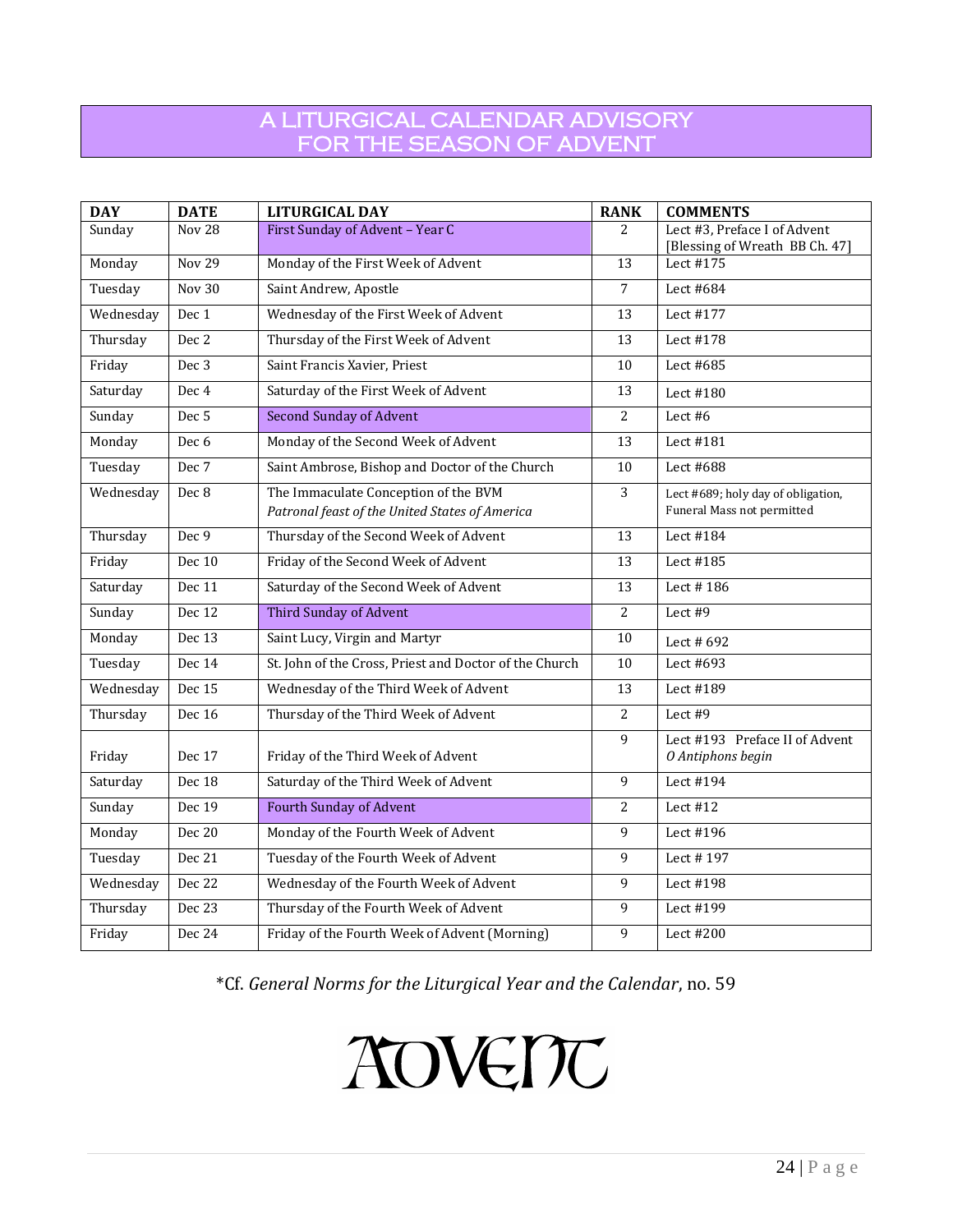### A LITURGICAL YEAR CALENDAR ADVISORY FOR THE CHRISTMAS SEASON

| Friday/<br>Saturday | Dec 24/<br>Dec 25 | The Nativity of the Lord/Christmas                                                      | $\overline{2}$ | Holy day of obligation<br>Funeral Mass not permitted<br>Genuflect at "and by the Holy<br>Spirit was incarnate of the Virgin<br>Mary, and became man."<br>Preface I, II or III of Christmas<br>Vigil: Lect #13<br>Midnight: Lect #14<br>Dawn: Lect #15<br>Day: Lect #16 |
|---------------------|-------------------|-----------------------------------------------------------------------------------------|----------------|------------------------------------------------------------------------------------------------------------------------------------------------------------------------------------------------------------------------------------------------------------------------|
| Sunday              | Dec 26            | The Holy Family of Jesus, Mary, Joseph                                                  | 5              | Lect #17<br>Preface I-III of Christmas                                                                                                                                                                                                                                 |
| Monday              | Dec 27            | Saint John, Apostle and Evangelist                                                      | 7              | Lect #697                                                                                                                                                                                                                                                              |
| Tuesday             | Dec 28            | The Holy Innocents, Martyrs                                                             | $\overline{7}$ | Lect #698                                                                                                                                                                                                                                                              |
| Wednesday           | Dec 29            | Fifth Day within the Octave of the Nativity of the<br>Lord                              | $\overline{9}$ | Lect #202                                                                                                                                                                                                                                                              |
| Thursday            | Dec 30            | Sixth Day within the Octave of the Nativity of the<br>Lord                              | 9              | Lect #203                                                                                                                                                                                                                                                              |
| Friday              | Dec 31            | Seventh Day within the Octave of the Nativity of the<br>Lord                            | 9              | Lect #204                                                                                                                                                                                                                                                              |
| Saturday            | Jan 1, 2022       | Solemnity of Mary, the Holy Mother of God<br>The Octave Day of the Nativity of the Lord | 3              | Lect #18; Not a holy day of<br>obligation this year                                                                                                                                                                                                                    |
| Sunday              | Jan 2             | The Epiphany of the Lord                                                                | $\overline{2}$ | Lect $#20$                                                                                                                                                                                                                                                             |
| Monday              | Jan 3             | Christmas Weekday                                                                       | 13             | Lect #212                                                                                                                                                                                                                                                              |
| Tuesday             | Jan 4             | Saint Elizabeth Ann Seton, Religious (USA)                                              | $10\,$         | Lect $#510A$                                                                                                                                                                                                                                                           |
| Wednesday           | Jan 5             | Saint John Neumann, Bishop (USA)                                                        | 10             | Lect #510B                                                                                                                                                                                                                                                             |
| Thursday            | Jan 6             | Christmas Weekday                                                                       | 13             | Lect #215                                                                                                                                                                                                                                                              |
| Friday              | Jan <sub>7</sub>  | Christmas Weekday                                                                       | 13             | Lect #216                                                                                                                                                                                                                                                              |
| Saturday            | Jan 8             | Christmas Weekday                                                                       | 13             | Lect #217                                                                                                                                                                                                                                                              |
| Sunday              | Jan 9             | The Baptism of the Lord                                                                 | $\mathbf 5$    | Lect #21 C, Proper Preface                                                                                                                                                                                                                                             |

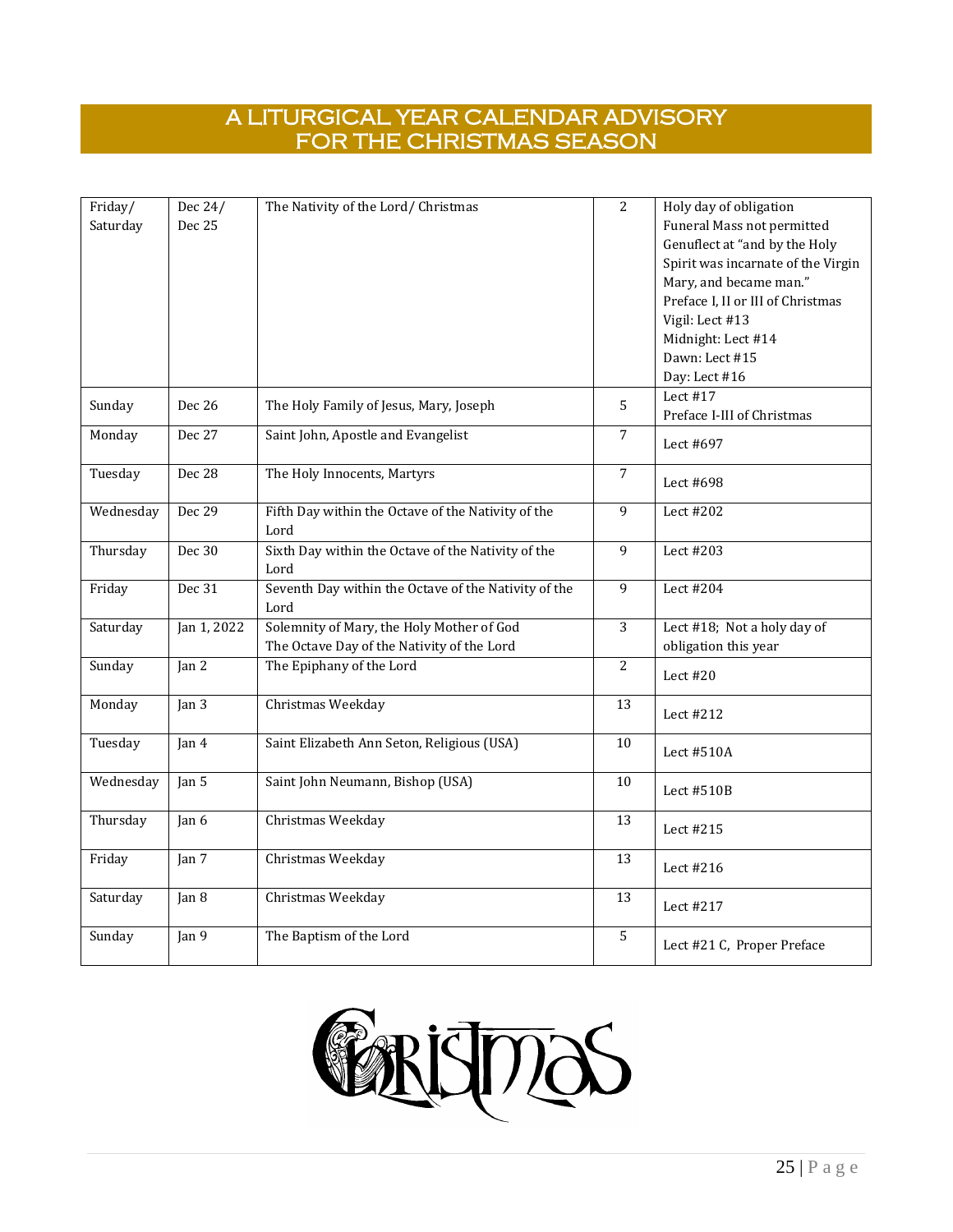# Ī LECTIONARY FOR MASS -- YEAR C

#### **First Sunday of Advent (November 28, 2021) Lectionary #3**

| Jeremiah $33:14-16$            |
|--------------------------------|
| Psalm 25:4-5, 8-9, 10, 14 (1b) |
| 1 Thessalonians $3:12-4:2$     |
| Luke 21:25-28, 34-36           |
|                                |

#### **Second Sunday of Advent (December 5, 2021) Lectionary #6**

| Baruch $5:1-9$                                              |
|-------------------------------------------------------------|
| Psalm 126:1-2, 2-3, 4-5, 6 (3)<br>Philippians $1:4-6, 8-11$ |
| Luke 3:1-6                                                  |
|                                                             |

#### **Solemnity: The Immaculate Conception of the BVM Lectionary #689 (Wednesday, December 8, 2021)**

| <b>First Reading</b> | Genesis 3: 9-15, 20        |
|----------------------|----------------------------|
| Responsorial Psalm   | Psalm 98: 1, 2-3, 3-4 (1a) |
| Second Reading       | Ephesians 1: 3-6, 11-12    |
| Gospel               | Luke 1: 26-38              |

#### **Third Sunday of Advent (December 12, 2021) Lectionary #9**

| Zephaniah 3:14-18a<br>Isaiah $12:2-3, 4, 5-6$ (6)<br>Philippians 4:4-7 |
|------------------------------------------------------------------------|
| Luke 3:10-18                                                           |
|                                                                        |

#### **Fourth Sunday of Advent (December 19, 2021) Lectionary #12**

| First Reading      | Micah $5:1-4a$                 |
|--------------------|--------------------------------|
| Responsorial Psalm | Psalm 80:2-3, 15-16, 18-19 (4) |
| Second Reading     | Hebrews 10:5-10                |
| Gospel             | Luke 1:39-45                   |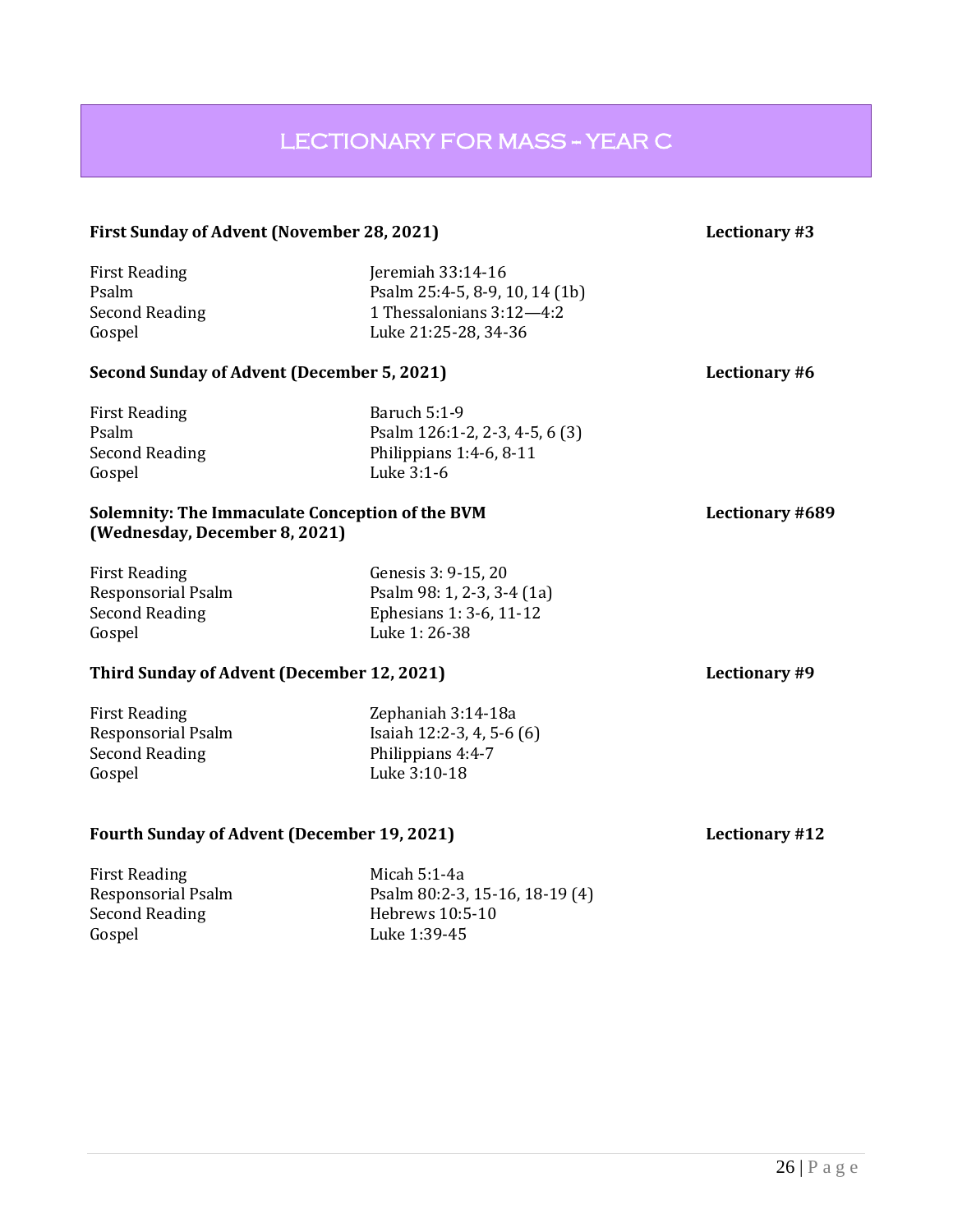#### **The Nativity of the Lord – At the Vigil Mass Lectionary #13, ABC**

| First Reading      | Isaiah $62:1-5$                   |  |
|--------------------|-----------------------------------|--|
| Responsorial Psalm | Psalm 89: 4-5, 16-17, 27, 29 (2a) |  |
| Second Reading     | Acts 13: 16-17, 22-25             |  |
| Gospel             | Matthew 1: 1-25 [or 1: 18-25]     |  |
|                    |                                   |  |

#### **The Nativity of the Lord - Mass at Midnight Lectionary #14, ABC**

First Reading Isaiah 9: 1-6 Second Reading Titus 2: 11-14 Gospel Luke 2: 1-14

Responsorial Psalm Psalm 96: 1-2, 2-3, 11-12, 13 (Luke 2:11)

#### **The Nativity of the Lord – Mass at Dawn Lectionary #15, ABC**

Responsorial Psalm Psalm Psalm 97: 1, 6, 11-12 Second Reading Titus 3: 4-7 Gospel Luke 2: 15-20

First Reading Isaiah 62: 11-12

#### **The Nativity of the Lord – Mass During the Day Lectionary #16 ABC**

First Reading Isaiah 52: 7-10 Second Reading Hebrews 1: 1-6

Responsorial Psalm Psalm 98: 1, 2-3, 3-4, 5-6 (3c) Gospel John 1: 1-18 [or John 1: 1-5, 9-14]

#### **The Holy Family of Jesus, Mary, and Joseph (December 26, 2021) Lectionary # 17C**

First Reading 1 Samuel 1:30-22, 24-28 *or Sirach 3:2-6, 12-14* Responsorial Psalm Psalm 84:2-3, 5-6, 9-10 (cf. 5a) *or Psalm 128:1-2, 3, 4-5* Second Reading 1 John 3:1-2, 21-24 *or Colossians 3:12-21 or Col 3:12-17* Gospel Luke 2:41-52

#### **Solemnity of Mary, the Holy Mother of God (Saturday, January 1, 2022) Lectionary #18, ABC The Octave Day of the Nativity of the Lord**

First Reading Numbers 6: 22-27 Responsorial Psalm Psalm Psalm 67: 2-3, 5, 6, 8 (2a) Second Reading Galatians 4: 4-7 Gospel Luke 2: 16-21

| The Epiphany of the Lord (January 2, 2022) |                                  | <b>Lectionary #20 ABC</b> |
|--------------------------------------------|----------------------------------|---------------------------|
| <b>First Reading</b>                       | Isaiah $60:1-6$                  |                           |
| Responsorial Psalm                         | Psalm 72: 1-2, 7-8, 10-11, 12-13 |                           |
| Second Reading                             | Ephesians $3: 2-3a, 5-6$         |                           |
| Gospel                                     | Matthew 2: 1-12                  |                           |
|                                            |                                  |                           |

#### **The Baptism of the Lord (January 9, 2022) Lectionary #21 C**  First Reading Isaiah 40:1-5, 9-11 *or Isaiah 42:1-4,6-7*  Responsorial Psalm Psalm 104:1b-2, 3-4, 24-25, 27-28, 29-30 (1) *or Ps 29:1-2,3-4, 3, 9-10*  Second Reading Titus 2:11-14; 3:4-7 *or Acts 10:34-38* Gospel Luke 3:15-16, 21-22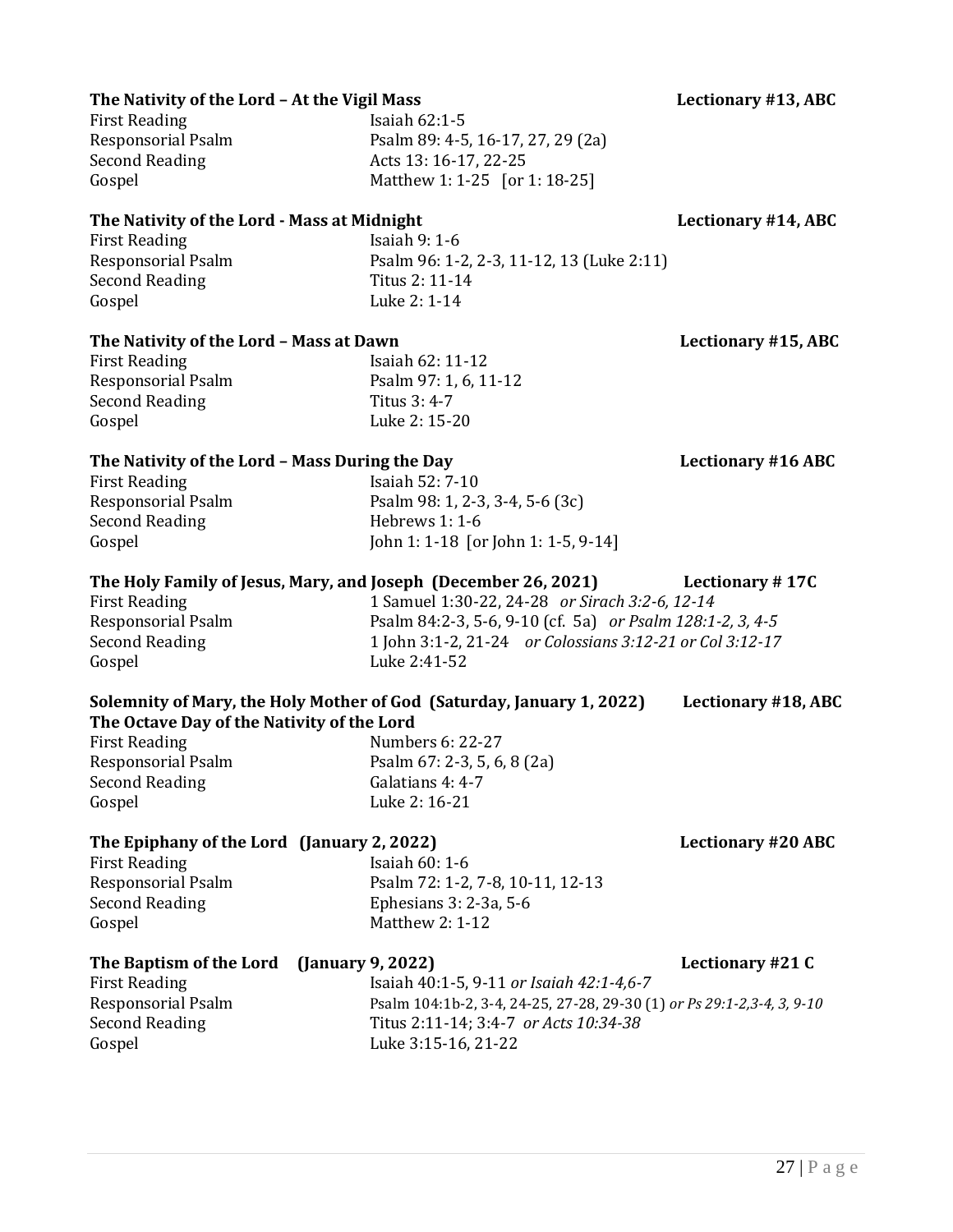# THE NATIVITY OF OUR LORD JESUS CHRIST

"The announcement of the Solemnity of the Nativity of the Lord from the *Roman Martyrology* draws upon Sacred Scripture to declare in a formal way the birth of Christ. It begins with creation and relates the birth of the Lord to the major events and personages of sacred and secular history. The particular events contained in this announcement help pastorally to situate the birth of Jesus in the context of salvation history" (The Roman Missal, Appendix I).

"This text, *The Nativity of our Lord Jesus Christ,* may be chanted or recited, most appropriately on December 24, during the celebration of the Liturgy of the Hours [following the introductory verse and preceding the hymn]. It may also be chanted or recited before the beginning of Christmas Mass during the Night. It may not replace any part of the Mass" (*ibid*.).

It may be sung or recited at the ambo by a deacon, cantor, or reader. -- RT

*After the greeting, the presider may introduce the Mass and the proclamation in these or similar words:*

**Presider: Throughout the season of Advent, the Church reflected on God's promises, so often spoken by the prophets, to send a Savior to the people of Israel who would be Emmanuel, that is, God with us. In the fullness of time, those promises were fulfilled. With hearts full of joy, let us listen to the proclamation of our Savior's birth.**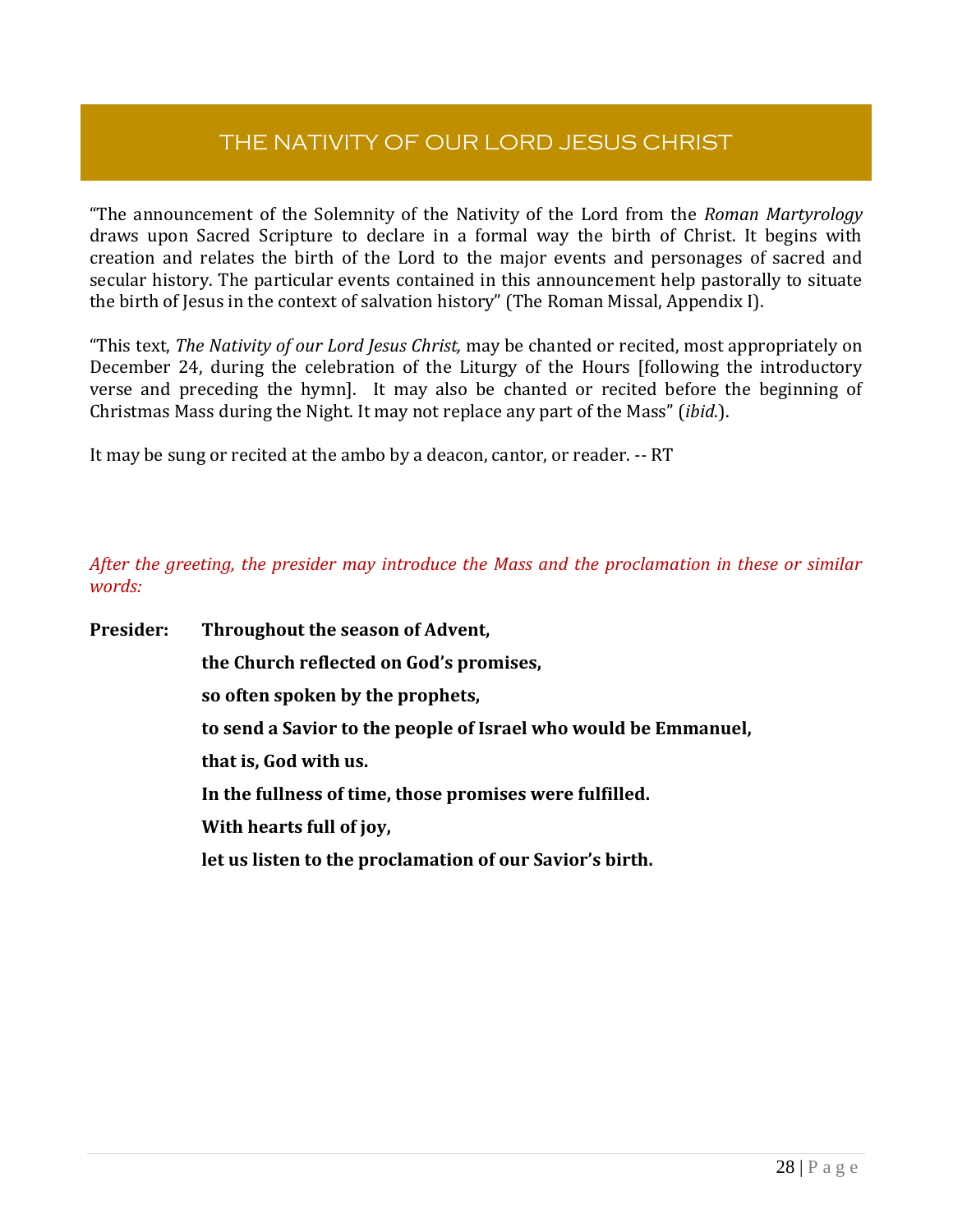### THE NATIVITY OF OUR LORD JESUS CHRIST (THE CHRISTMAS PROCLAMATION)

*From the Roman Martyrology - see Roman Missal, third edition (page 1450-1452, USCCB edition)*

*This proclamation is chanted or recited on December 24 during the Liturgy of the Hours or before the beginning of Midnight Mass. It may not replace any part of the Mass. The underlines are provided here to assist the minister who will chant it.*

**The Twenty-fifth Day of December, when ages beyond number had run their course from the creation of the world, when God in the beginning created heaven and earth, and formed man in his own likeness; when century upon century had passed since the Almighty set his bow in the clouds after the Great Flood, as a sign of covenant and peace; in the twenty-first century since Abraham, our father in faith, came out of the Ur of the Chaldees; in the thirteenth century since the People of Israel were led by Moses in the Exodus from Egypt; around the thousandth year since David was anointed King; in the sixty-fifth week of the prophecy of Daniel; in the one hundred and ninety-fourth Olympiad in the year seven hundred and fifty-two since the foundation of the City of Rome; in the forty-second year of the reign of Caesar Octavian Augustus***,* **the world being at peace,** 

**JESUS CHRIST, eternal God and Son of the eternal Father, desiring to consecrate the world by his most loving presence, was conceived by the Holy Spirit, and when nine months had passed since his conception, was born of the Virgin Mary in Bethlehem of Judah and was made man:**

**The Nativity of Our Lord Jesus Christ according to the flesh.**











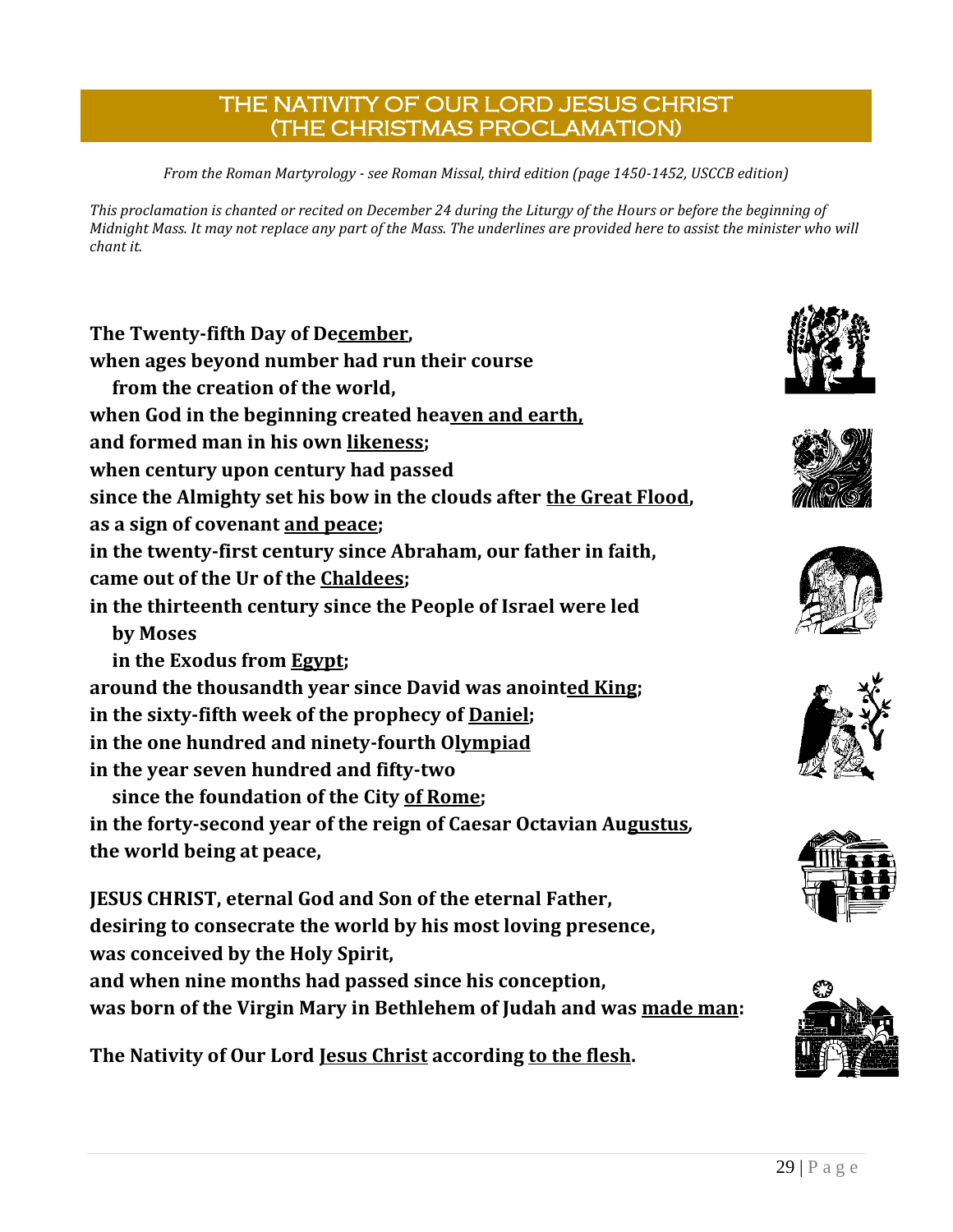# The Announcement of Easter and the Moveable Feasts

i

to be sung on the Solemnity of the Epiphany After the singing of the Gospel, the deacon or cantor may chant the following. For chant notation, please see *The Roman Missal*, Appendix, page 1448-1449 (USCCB edition).

**Know, dear brethren, (brothers and sisters), that, as we have rejoiced at the Nativity of our Lord Jesus Christ, so by leave of God's mercy we announce to you also the joy of his Resurrection, who is our Savior.**

**On the second day of March will fall Ash Wednesday, and the beginning of the fast of the most sacred Lenten season.**

**On the seventeenth day of April you will celebrate with joy Easter Day, the Paschal feast of our Lord Jesus Christ.**

**On the twenty-ninth day of May (twenty-sixth day of May), will be the Ascension of our Lord Jesus Christ,**

**On the fifth day of June, the feast of Pentecost.**

**On the nineteenth day of June, the feast of the Most Holy Body and Blood of Christ.**

**On the twenty-seventh day of November, the First Sunday of Advent of our Lord Jesus Christ, to whom is honor and glory for ever and ever. Amen.**